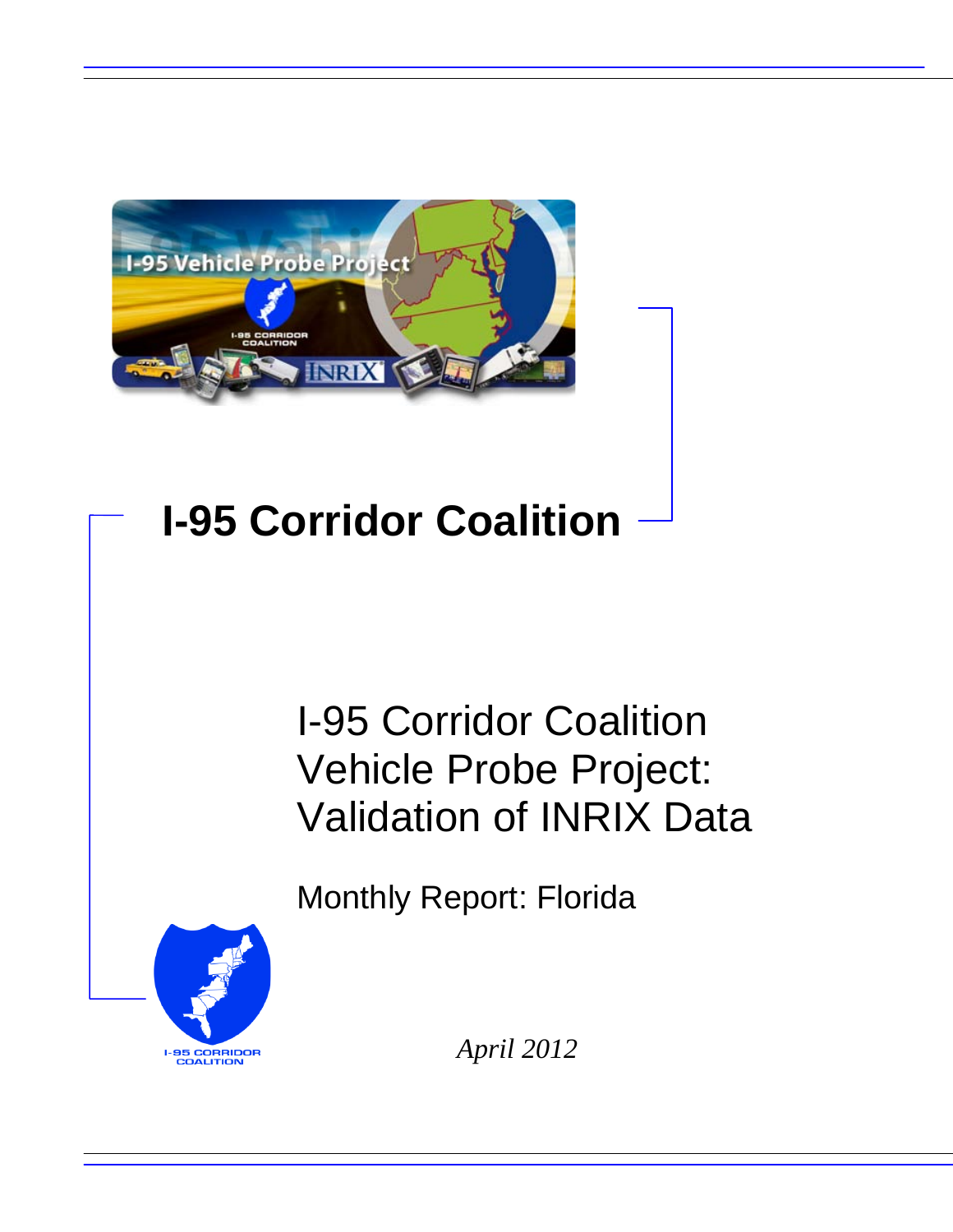# **I-95 CORRIDOR COALITION VEHICLE PROBE PROJECT VALIDATION OF INRIX DATA NOVEMBER-DECEMBER 2011**

## *Monthly Report*

*Prepared for:*

I-95 Corridor Coalition

*Sponsored by:*

I-95 Corridor Coalition

*Prepared by:*

Ali Haghani, Masoud Hamedi, Kaveh Farokhi Sadabadi University of Maryland, College Park

*Acknowledgements:*

The research team would like to express its gratitude for the assistance it received from the state highway officials in Delaware, Maryland, New Jersey, North Carolina, South Carolina, Virginia, Pennsylvania, and Florida during the course of this study. Their effort was instrumental during the data collection phase of the project. This report would not have been completed without their help.

*April 2012*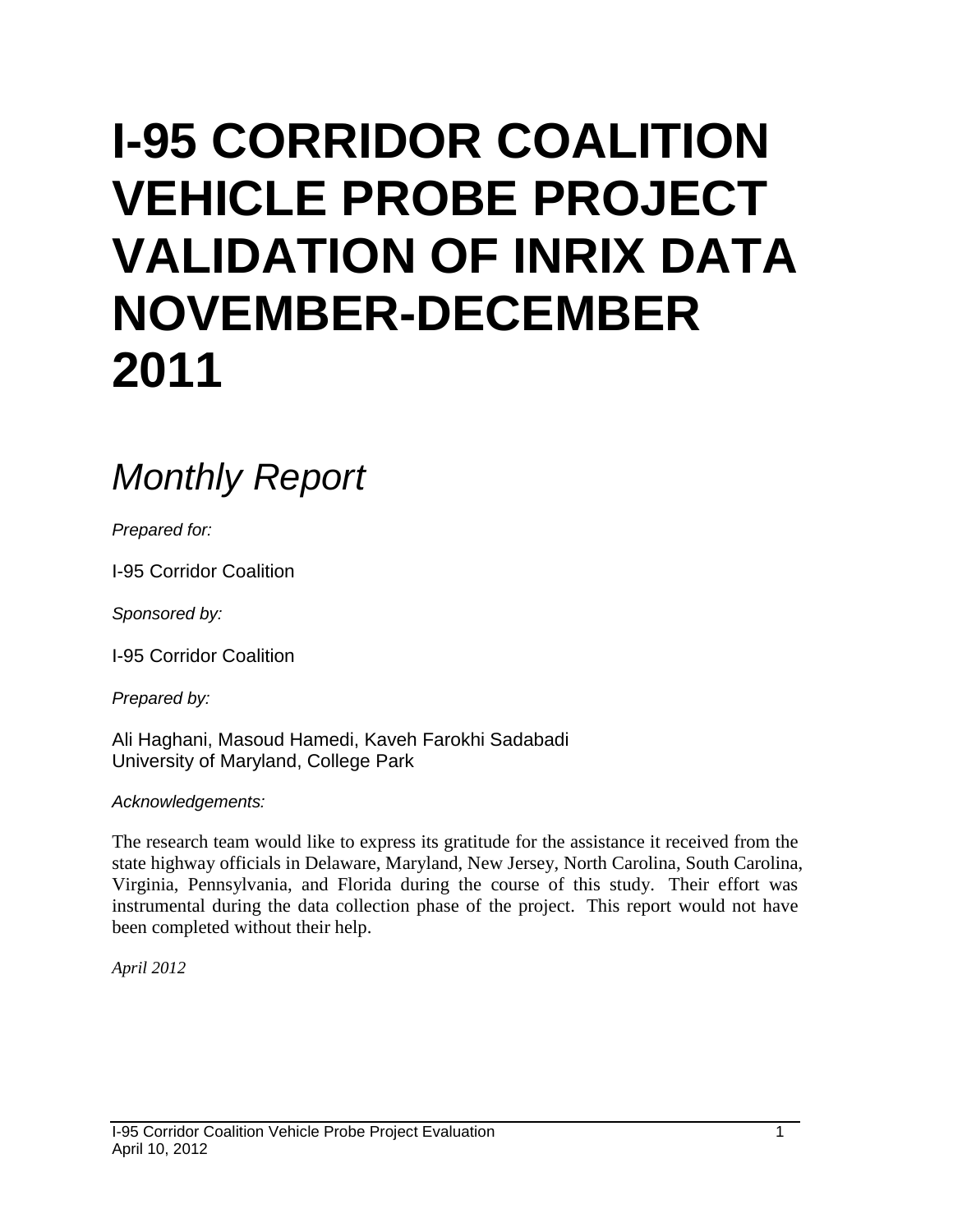### **Evaluation Results for the State of Florida**

#### *Executive Summary*

Travel time samples were collected in Florida on two occasions. The first round of deployments was focused in Jacksonville (Duval County) along approximately 20 freeway miles from Thursday, November 17, 2011 through Wednesday, November 30, 2011. The second round of deployments was concentrated in the Fort Lauderdale area (Broward County) along approximately 22 freeway miles from Tuesday, December 6, 2011 through Friday, December 16, 2011. The results of the two deployments, both along I-95, were compared with travel time and speed data reported by INRIX as part of the I-95 Vehicle Probe project. The freeway validation data for both efforts were combined and are shown below. The data represents approximately 3020 hours of observations along 23 freeway segments, totaling approximately 44 miles. Of the 3020 hours of observations, over 175 hours were during congested periods in which the traffic flowed at 45 mph or less.

ES Table 1, below summarizes the results of the comparison between the validation data and the INRIX data for freeway segments during the above noted periods. As shown, the average absolute speed error (AASE) and Speed Error Bias (SEB) were within specification for all speed bins. Even when errors are measured against the mean (rather than the SEM band) the data meets contract specifications for the AASE in all speed bins.

|                  | <b>Absolute Speed Error</b><br>(<10 mph)                                                |            | <b>Speed Error Bias</b><br>$(<5$ mph $)$ |            | Number of<br>5 Minute | Hours of<br>Data |
|------------------|-----------------------------------------------------------------------------------------|------------|------------------------------------------|------------|-----------------------|------------------|
|                  | Comparison                                                                              | Comparison | Comparison                               | Comparison | Samples               | Collection       |
| <b>Speed Bin</b> | with SEM Band                                                                           | with Mean  | with SEM Band                            | w ith Mean |                       |                  |
| 0-30 MPH         | 3.40                                                                                    | 4.80       | 2.50                                     | 3.30       | 710                   | 59.2             |
| 30-45 MPH        | 5.50                                                                                    | 8.00       | 4.60                                     | 6.30       | 1439                  | 119.9            |
| 45-60 MPH        | 3.10                                                                                    | 6.00       | 2.80                                     | 5.10       | 9119                  | 759.9            |
| $>60$ MPH        | 1.20                                                                                    | 3.70       | 0.10                                     | 0.10       | 24987                 | 2082.3           |
| All Speeds       | 1.89                                                                                    | 4.47       | 1.00                                     | 1.67       | 36255                 | 3021.3           |
| roadway.         | Based upon data collected from Noverber 17 through December 16, 2012 across 44 miles of |            |                                          |            |                       |                  |

As part of the ongoing validation process, vehicle probe data from each state is validated on a rotating basis. This is the first time that data has been validated in Florida. As additional validation is performed, a summary of the cumulative validation effort will be provided.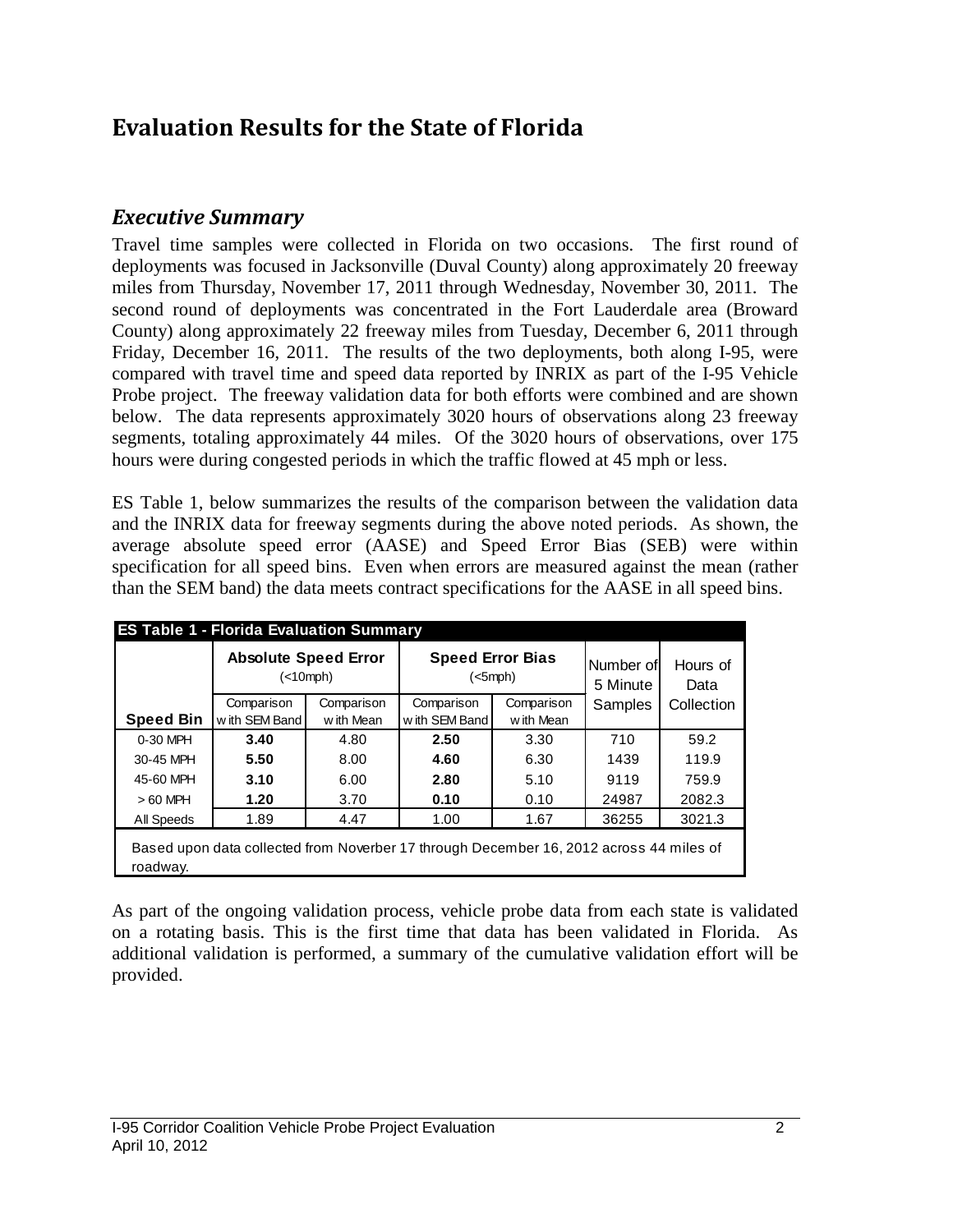#### *Data Collection*

The data from the Vehicle Probe Project is validated using Bluetooth<sup>TM</sup> Traffic Monitoring (BTM) technology on a near monthly basis. BTMs sensor were deployed in Florida on two separate occasions. The first round of deployments was focused in Jacksonville from Thursday, November 17, 2011 through Wednesday, November 30, 2011. The second round was focused on the Fort Lauderdale area from Tuesday, December 6, 2011 through Friday, December 16, 2011. In both cases, sensor deployment and retrievals were assisted by Florida Department of Transportation (FDOT) personnel. This round of data collections in Florida was designed to capture traffic data on a sample of freeways. Locations are chosen with a high likelihood of observing recurrent and non-recurrent congestions during peak or off-peak periods.

Figure 1 presents a snapshot of the roadway segments over which Bluetooth sensors were deployed in Florida. Blue segments represent freeway segments selected for analysis along I-95.



**Figure 1** – Location of data collection segments in Duval County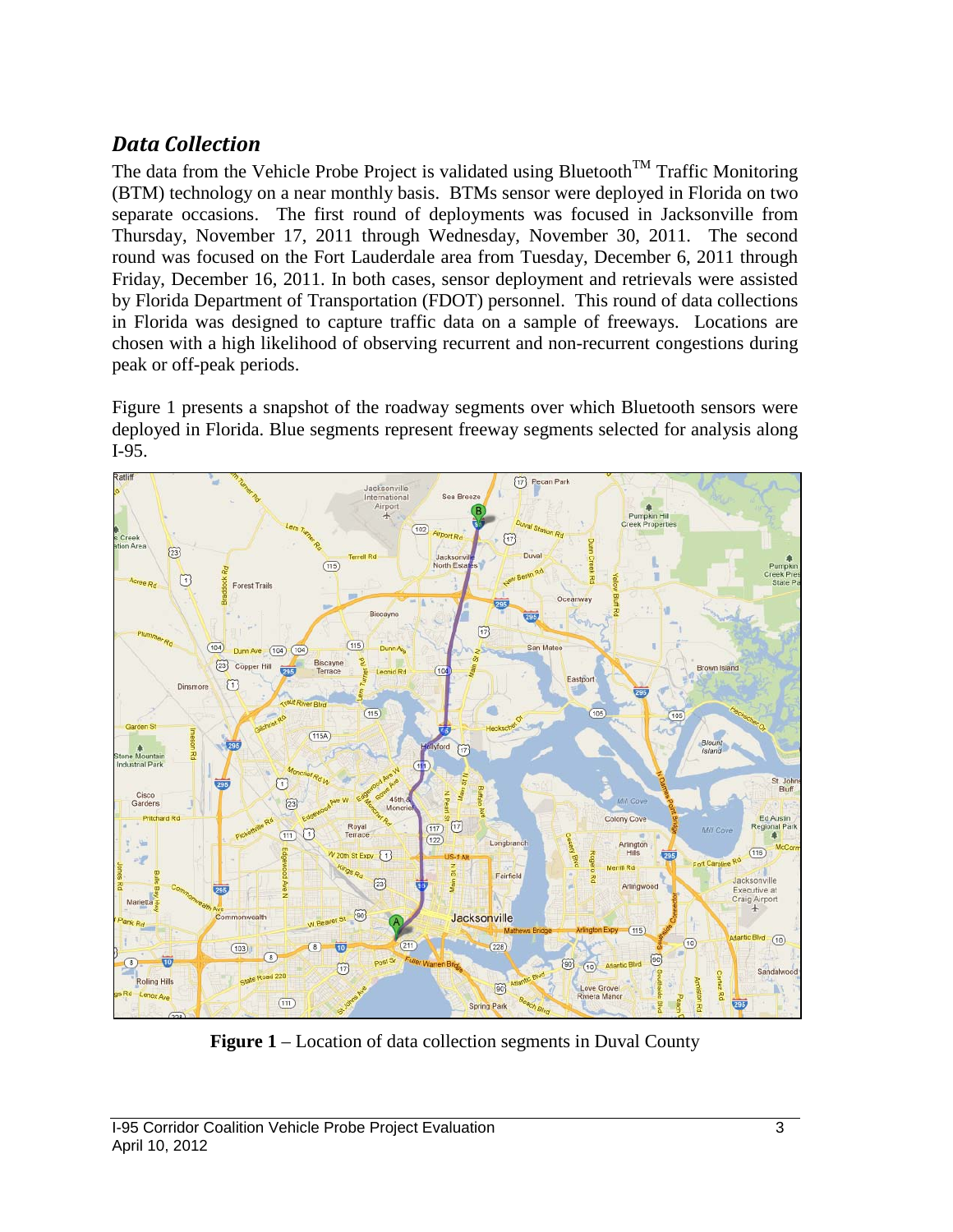

**Figure 1 (Cont'd)** - Location of data collection segments in Broward County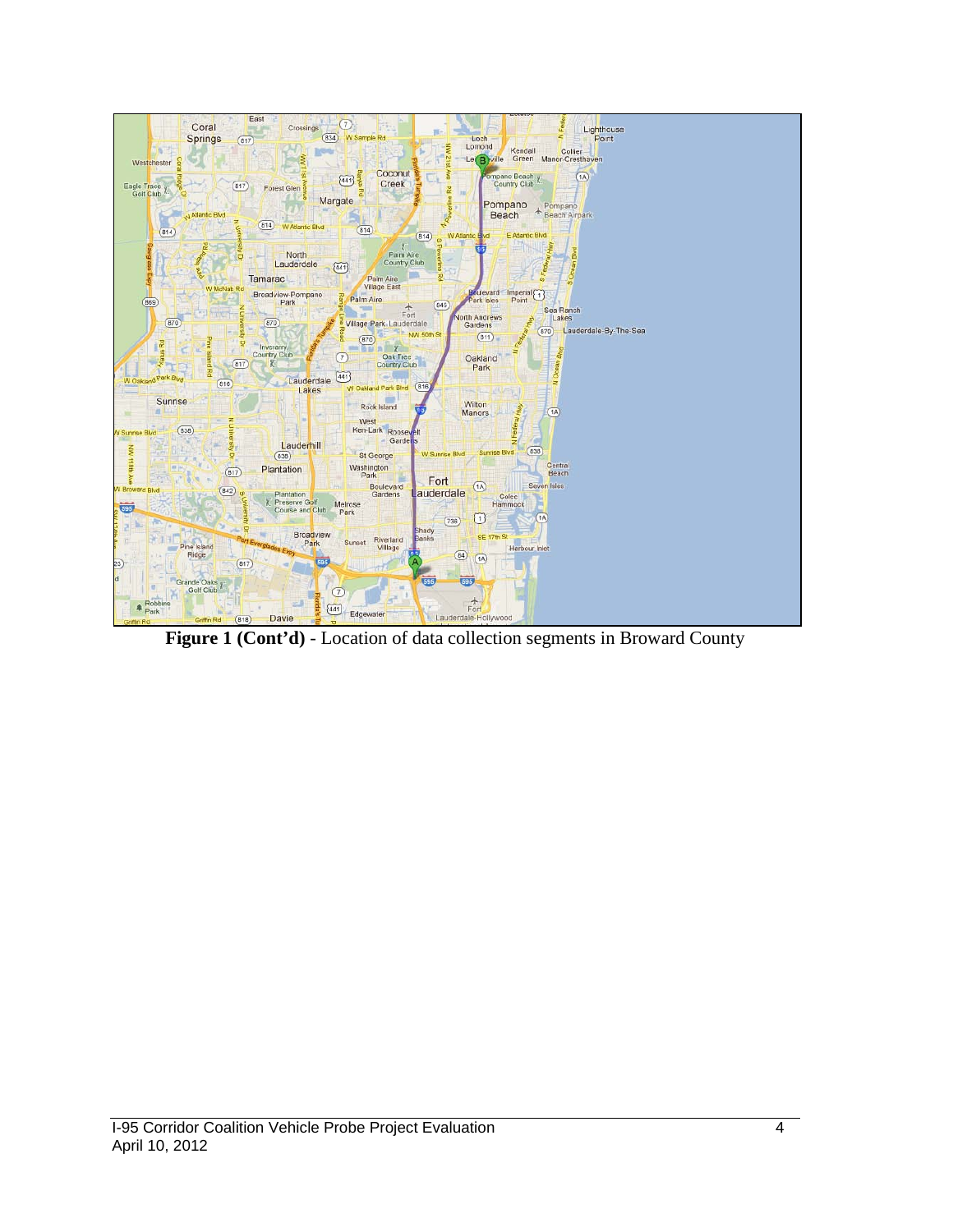#### **TMC segments selected for validation in Florida**

Table 1 presents a list of data collection segments from Florida. In total, these segments cover a total length of approximately 43 freeway miles. Data collection segments are comprised of one or more Traffic Message Channel (TMC) base segments, such that total length of the data collection segment is one mile long or greater for freeways. When appropriate, consecutive TMC segments are combined to form a data collection segment longer than one mile. The results of validation performed on 25 freeway segments are included in this report. Table 1 contains summary information on each data collection segment. The latitude/longitude coordinates of the locations at which the Bluetooth sensors were deployed throughout the state of Florida are provided in Table 1 as well as an active map link to view the data collection segment in detail. Click on the map link to see a detailed map for the respective data collection segment. It should be noted that the configuration of test segments is often such that the endpoint of one segment coincides with the start point of the next segment, so that one Bluetooth sensor covers both data collection segments.

Table 1 also provides data on the precise length of the TMCs comprising the test segment as compared to the measured length between Bluetooth<sup>TM</sup> Traffic Monitoring (BTM) sensors placed on the roadway. Details of the algorithm used to estimate equivalent path travel times based on INRIX data feeds for individual data collection segments are provided in a separate report. This algorithm finds an equivalent INRIX travel time (and therefore travel speed) corresponding to each sample BTM travel time observation on the test segment of interest.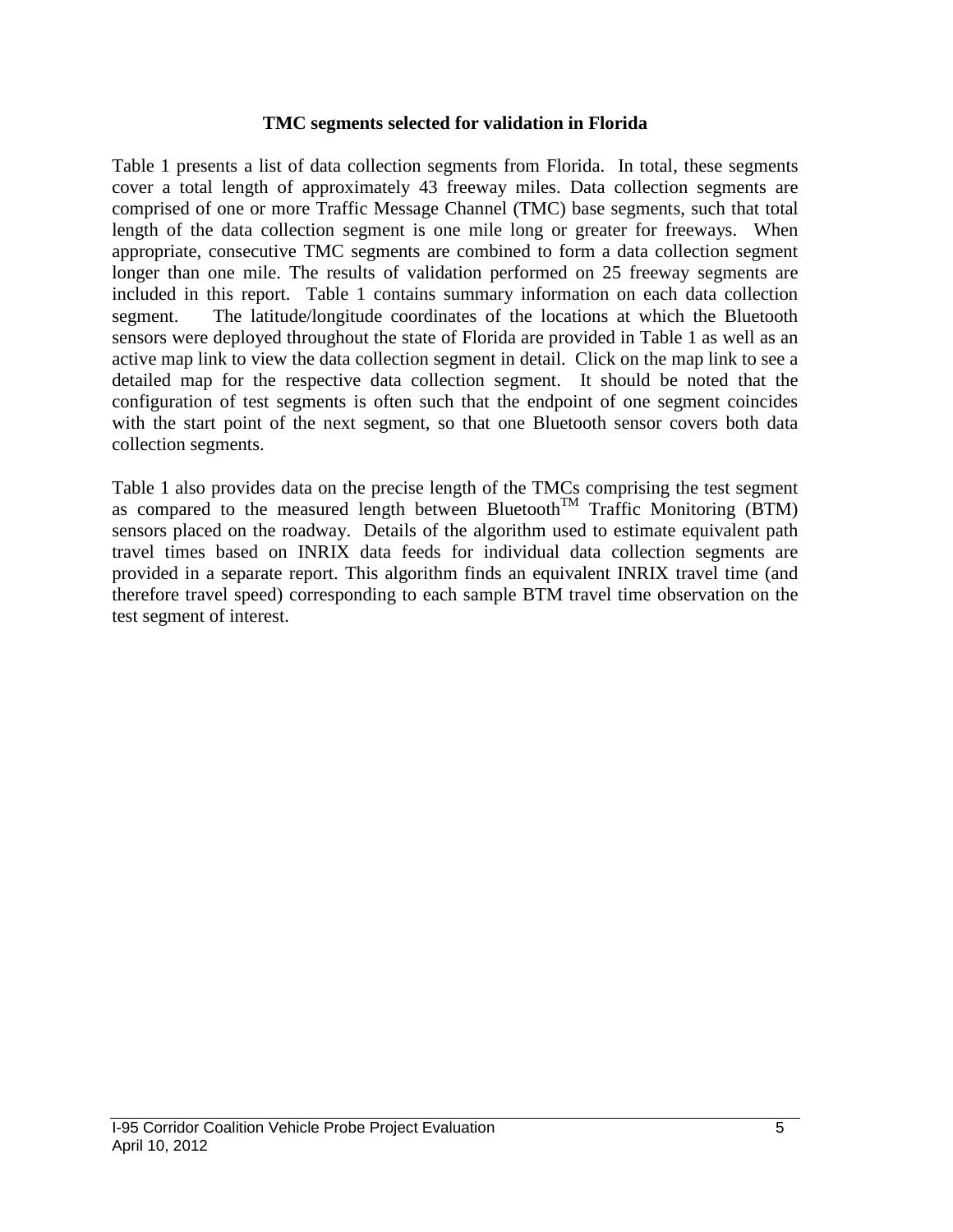| <b>SEGMENT</b>  |            |              | <b>DESCRIPTION</b>                |               | <b>TMC CODES</b> |             | Deployment    |                      |
|-----------------|------------|--------------|-----------------------------------|---------------|------------------|-------------|---------------|----------------------|
| (Map Link)      | Highway    | <b>State</b> | Starting at                       | <b>Begin</b>  | Number           |             | Begin Lat/Lon | Length               |
|                 | Direction  | County       | Ending at                         | End           | Length           | End Lat/Lon |               | % Diff               |
| <b>FREEWAYS</b> |            |              |                                   |               |                  |             |               | All Lengths in Miles |
| F1              | $I-95$     | Florida      | Myrtle Ave/Exit 352A              | $102 + 05110$ | 8                | 30.324404   | $-81.679573$  | 1.29                 |
| (FL01-A001)     | NB         | Duval        | 8th St/Exit 353D                  | 102P05114     | 1.3              | 30.33987    | $-81.66799$   | $-1.55%$             |
| F2              | $I-95$     | Florida      | FL-115/FL-117/Exit 356            | 102P05118     | 3                | 30.3808026  | $-81.67337$   | 1.13                 |
| (FL01-A004)     | NB         | Duval        | <b>Trout River Brg</b>            | 102P05119     | 1.1              | 30.3945832  | $-81.667895$  | 7.51%                |
| F <sub>3</sub>  | $I-95$     | Florida      | Clark Rd                          | $102 + 05122$ | $\overline{4}$   | 30.412245   | $-81.657042$  | 1.51                 |
| (FL01-A006)     | NB         | Duval        | I-295/FL-9A/Exit 362              | 102P05123     | 1.5              | 30.4343726  | $-81.6557346$ | $-1.08%$             |
| F <sub>4</sub>  | $I-95$     | Florida      | I-295/FL-9A/Exit 362              | 102+05124     | $\mathbf{1}$     | 30.4343726  | $-81.6557346$ | 1.54                 |
| $(102+05124)$   | NB         | Duval        | I-295/FL-9A/Exit 362              |               | 1.5              | 30.4556198  | $-81.6504296$ | 2.67%                |
| F <sub>5</sub>  | $I-95$     | Florida      | I-295/FL-9A/Exit 362              | 102P05124     | $\overline{4}$   | 30.4556198  | $-81.6504296$ | 4.01                 |
| (FL01-A007)     | SB         | Duval        | Pecan Park Rd/Exit 366            | $102 + 05126$ | 4.1              | 30.513085   | $-81.634487$  | $-2.10%$             |
| F <sub>6</sub>  | $I-95$     | Florida      | FL-102/Duval Rd/Exit 363          | 102-05125     | $\overline{4}$   | 30.511925   | $-81.63461$   | 4.09                 |
| (FL01-A008)     | SB         | Duval        | FL-104/Busch Dr/Dunn Ave/Exit 360 | 102N05124     | 4.1              | 30.4539316  | $-81.651203$  | $-1.10%$             |
| F7              | $I-95$     | Florida      | FL-104/Busch Dr/Dunn Ave/Exit 360 | 102-05123     | $\mathbf{1}$     | 30.4539316  | $-81.651203$  | 1.46                 |
| $(102 - 05123)$ | SB         | Duval        | FL-104/Busch Dr/Dunn Ave/Exit 360 |               | 1.4              | 30.434562   | $-81.656034$  | 6.79%                |
| F8              | $I-95$     | Florida      | FL-104/Busch Dr/Dunn Ave/Exit 360 | 102N05123     | 2                | 30.434562   | $-81.656034$  | 1.35                 |
| (FL01-A009)     | SB         | Duval        | Clark Rd                          | 102-05122     | 1.4              | 30.4142146  | $-81.6572186$ | $-3.82%$             |
| F <sub>9</sub>  | $I-95$     | Florida      | Clark Rd                          | 102N05122     | 6                | 30.4142146  | $-81.6572186$ | 1.69                 |
| (FL01-A010)     | SB         | Duval        | FL-111/Edgewood Ave/Exit 357      | 102-05119     | 1.6              | 30.395276   | $-81.6681318$ | 7.69%                |
| F10             | $I-95$     | Florida      | Golfair Blvd/Exit 355             | 102N05116     | $\overline{4}$   | 30.359259   | $-81.668739$  | 1.29                 |
| (FL01-A013)     | SB         | Duval        | US-23/Kings Rd/Exit 353C          | 102-05114     | 1.4              | 30.339612   | $-81.668341$  | $-4.76%$             |
| F11             | $I-95$     | Florida      | US-23/Kings Rd/Exit 353C          | 102N05114     | 8                | 30.339612   | $-81.668341$  | 1.17                 |
| (FL01-A014)     | ${\bf SB}$ | Duval        | Myrtle Ave/Exit 352A              | 102-05110     | 1.1              | 30.3271666  | $-81.6792648$ | 6.39%                |
| <b>TOTALS</b>   |            |              |                                   |               | 45               |             |               | 20.53                |
|                 |            |              |                                   |               | 20.4             |             |               |                      |

**Table 1 Segments selected for validation in Florida**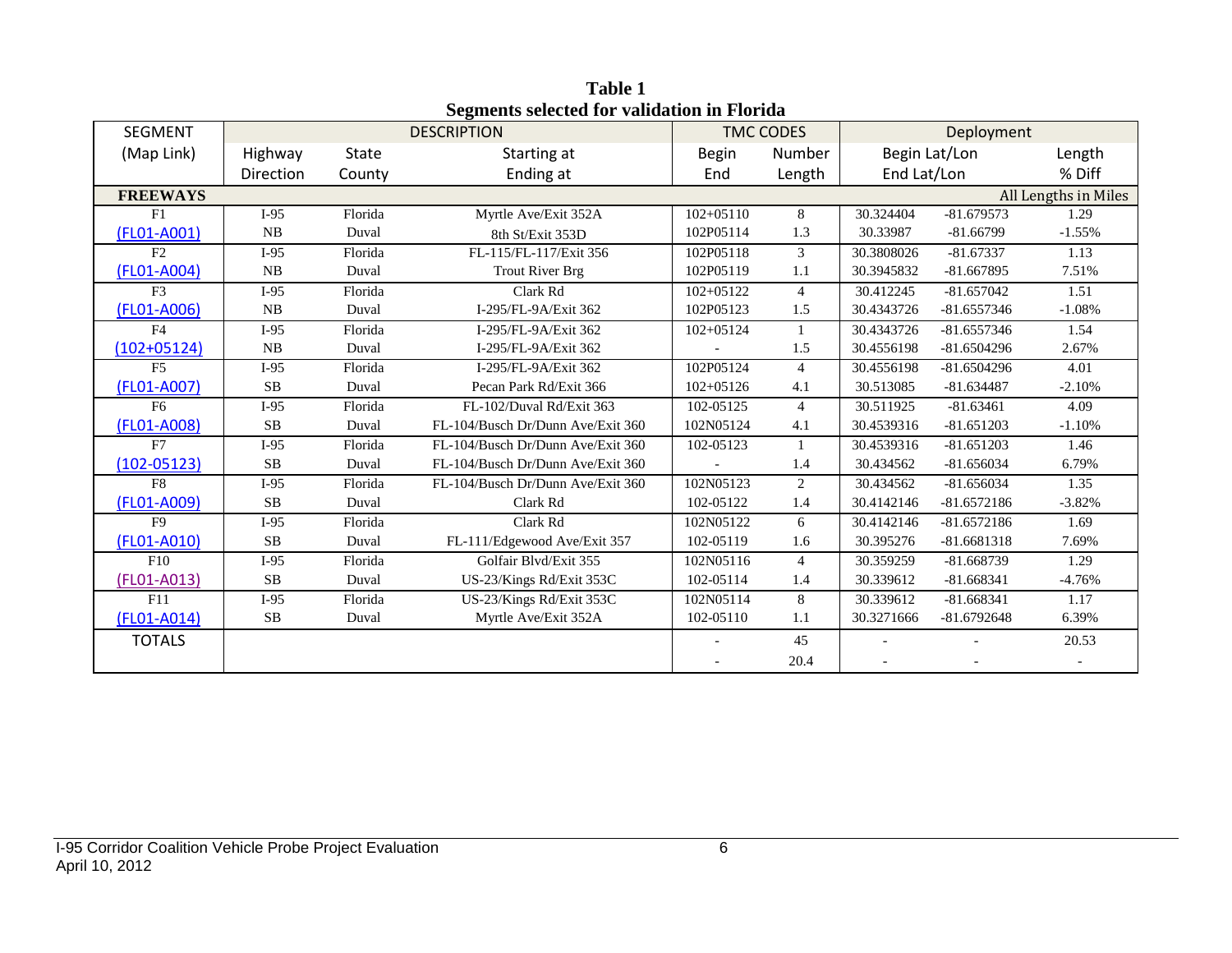| <b>SEGMENT</b>   |           |                | <b>DESCRIPTION</b>             |               | <b>TMC CODES</b> |               | Deployment    |                      |
|------------------|-----------|----------------|--------------------------------|---------------|------------------|---------------|---------------|----------------------|
| (Map Link)       | Highway   | <b>State</b>   | Starting at                    | <b>Begin</b>  | Number           | Begin Lat/Lon |               | Length               |
|                  | Direction | County         | Ending at                      | End           | Length           | End Lat/Lon   |               | % Diff               |
| <b>FREEWAYS</b>  |           |                |                                |               |                  |               |               | All Lengths in Miles |
| F12              | $I-95$    | Florida        | FL-84/SW 25th St/Exit 25       | 102P04129     | $\overline{2}$   | 26.08274      | $-80.1684894$ | 1.48                 |
| (FL01-B001)      | NB        | <b>Broward</b> | FL-736/Davie Blvd/Exit 26      | $102 + 04130$ | 1.3              | 26.1014298    | $-80.1687294$ | 14.90%               |
| F13              | $I-95$    | Florida        | FL-736/Davie Blvd/Exit 26      | 102P04130     | $\overline{2}$   | 26.1014298    | $-80.1687294$ | 1.22                 |
| (FL01-B002)      | NB        | <b>Broward</b> | FL-842/Broward Blvd/Exit 27    | $102 + 04131$ | 1.4              | 26.1216162    | $-80.16855$   | $-12.25%$            |
| $\overline{F14}$ | $I-95$    | Florida        | FL-842/Broward Blvd/Exit 27    | 102P04131     | $\overline{3}$   | 26.1216162    | $-80.16855$   | 1.44                 |
| (FL01-B003)      | NB        | <b>Broward</b> | FL-816/NW 31st St/Exit 31      | 102P04132     | 1.5              | 26.14342      | $-80.169515$  | $-4.22%$             |
| F15              | $I-95$    | Florida        | FL-816/NW 31st St/Exit 31      | $102 + 04133$ | $\mathbf{1}$     | 26.14342      | $-80.169515$  | 1.39                 |
| $(102+04133)$    | NB        | <b>Broward</b> | FL-816/NW 31st St/Exit 31      |               | 1.4              | 26.1622508    | $-80.1622626$ | 0.23%                |
| F16              | $I-95$    | Florida        | FL-816/NW 31st St/Exit 31      | 102P04133     | $\overline{c}$   | 26.1622508    | $-80.1622626$ | 1.73                 |
| (FL01-B004)      | NB        | <b>Broward</b> | FL-870/Commercial Blvd/Exit 32 | $102 + 04134$ | 1.4              | 26.1813904    | $-80.152946$  | 19.96%               |
| F17              | $I-95$    | Florida        | FL-870/Commercial Blvd/Exit 32 | 102P04134     | 3                | 26.1813904    | $-80.152946$  | 2.23                 |
| (FL01-B005)      | NB        | <b>Broward</b> | FL-814/Atlantic Blvd/Exit 36   | 102P04136     | 2.3              | 26.2101736    | $-80.1374214$ | $-3.06%$             |
| F18              | $I-95$    | Florida        | FL-814/Atlantic Blvd/Exit 36   | $102 + 04137$ | $\overline{2}$   | 26.2101736    | $-80.1374214$ | 1.87                 |
| (FL01-B007)      | NB        | <b>Broward</b> | Copans Rd/Exit 38              | 102P04137     | 1.8              | 26.236471     | $-80.136373$  | 2.61%                |
| F19              | $I-95$    | Florida        | FL-814/Atlantic Blvd/Exit 36   | 102-04137     | -1               | 26.254227     | $-80.136769$  | 1.19                 |
| $(102 - 04137)$  | SB        | <b>Broward</b> | FL-814/Atlantic Blvd/Exit 36   |               | 1.2              | 26.236713     | $-80.136624$  | $-1.32%$             |
| F20              | $I-95$    | Florida        | FL-814/Atlantic Blvd/Exit 36   | 102N04137     | $\overline{2}$   | 26.236713     | $-80.136624$  | 2.02                 |
| (FL01-B008)      | <b>SB</b> | <b>Broward</b> | Cypress Creek Rd/Exit 33       | 102-04136     | 2.0              | 26.20779      | $-80.139585$  | $-1.05%$             |
| F21              | $I-95$    | Florida        | Cypress Creek Rd/Exit 33       | 102N04136     | $\overline{3}$   | 26.20779      | $-80.139585$  | 1.24                 |
| (FL01-B009)      | SB        | <b>Broward</b> | FL-870/Commercial Blvd/Exit 32 | 102N04135     | 1.1              | 26.1953694    | $-80.1510698$ | 10.44%               |
| F <sub>22</sub>  | $I-95$    | Florida        | FL-870/Commercial Blvd/Exit 32 | 102-04134     | 3                | 26.1953694    | -80.1510698   | 1.51                 |
| (FL01-B010)      | SB        | <b>Broward</b> | FL-816/NW 31st St/Exit 31      | 102-04133     | 1.7              | 26.1713218    | $-80.157703$  | $-12.35%$            |
| F23              | $I-95$    | Florida        | FL-816/NW 31st St/Exit 31      | 102N04133     | $\overline{c}$   | 26.1713218    | $-80.157703$  | 2.06                 |
| (FL01-B011)      | <b>SB</b> | <b>Broward</b> | FL-838/Sunrise Blvd/Exit 29    | 102-04132     | 2.1              | 26.143465     | $-80.169821$  | $-0.93%$             |
| F <sub>24</sub>  | $I-95$    | Florida        | FL-838/Sunrise Blvd/Exit 29    | 102N04132     | 3                | 26.143465     | $-80.169821$  | 1.67                 |
| (FL01-B012)      | SB        | <b>Broward</b> | FL-736/Davie Blvd/Exit 26      | 102N04131     | 1.5              | 26.121611     | $-80.1689716$ | 10.81%               |
| F25              | $I-95$    | Florida        | FL-84/SW 25th St/Exit 25       | 102N04130     | 3                | 26.094379     | $-80.1687766$ | $\overline{1.9}$     |
| (FL01-B014)      | <b>SB</b> | <b>Broward</b> | FL-84/SW 25th St/Exit 25       | 102N04129     | 1.6              | 26.083794     | $-80.168711$  | 19.88%               |
| <b>TOTALS</b>    |           |                |                                |               | 32               |               |               | 22.95                |
|                  |           |                |                                |               | 22.4             |               |               |                      |

**Table 1 (Cont'd) Segments selected for validation in Florida**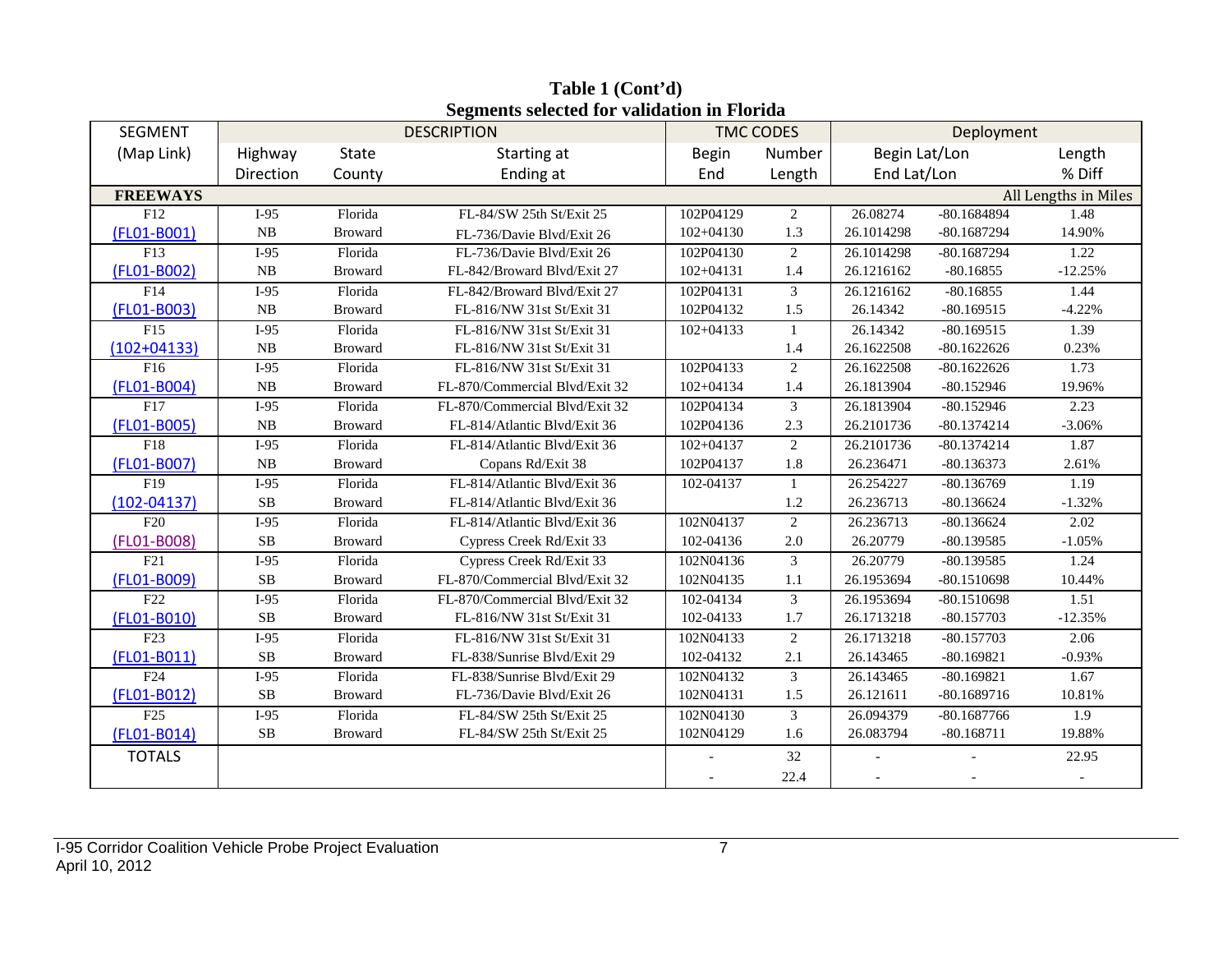#### *Analysis of Freeway Results*

Table 2 summarizes the data quality measures obtained as a result of comparison between Bluetooth and all reported INRIX speeds. Specifications include the Average Absolute Speed Error (AASE) and the Speed Error Bias (SEB).

#### Average Absolute Speed Error (AASE)

The AASE is defined as the mean absolute value of the difference between the mean speed reported from the VPP and the ground truth mean speed for a specified time period. The AASE is the primary accuracy metric. Based on the contract specifications, the speed data from the VPP shall have a maximum average absolute error of 10 miles per hour (MPH) in each of four speed ranges: 0-30 MPH, 30-45 MPH, 45-60 MPH, and > 60 MPH.

#### Speed Error Bias (SEB)

The SEB is defined as the average speed error (not the absolute value) in each speed range. SEB is a measure of whether the speed reported in the VPP consistently under or over estimates speed as compared to ground truth speed. Based on the contract specifications, the VPP data shall have a maximum SEB of +/- 5 MPH in each of speed ranges as defined above.

The results are presented as compared against the mean of the ground truth data as well as the 95<sup>th</sup> percent confidence interval for the mean, referred to as the Standard Error of the Mean (SEM) band. The SEM band takes into account any uncertainty in the ground truth speed as measured by BTM equipment due to limited samples and/or data variance. Contract specifications are assessed against the SEM band. (See the *Vehicle Probe Project: Data Use and Application Guide* for additional details on the validation process.) The AASE in the lower two speed bands have proven to be the critical specification (and most difficult) to attain, and are highlight in Table 2. AASE below 10 MPH meet contract specifications. AASE below 5 MPH are considered exceptional quality. As shown, the average absolute speed error (AASE) and Speed Error Bias (SEB) were within specification for all speed bins.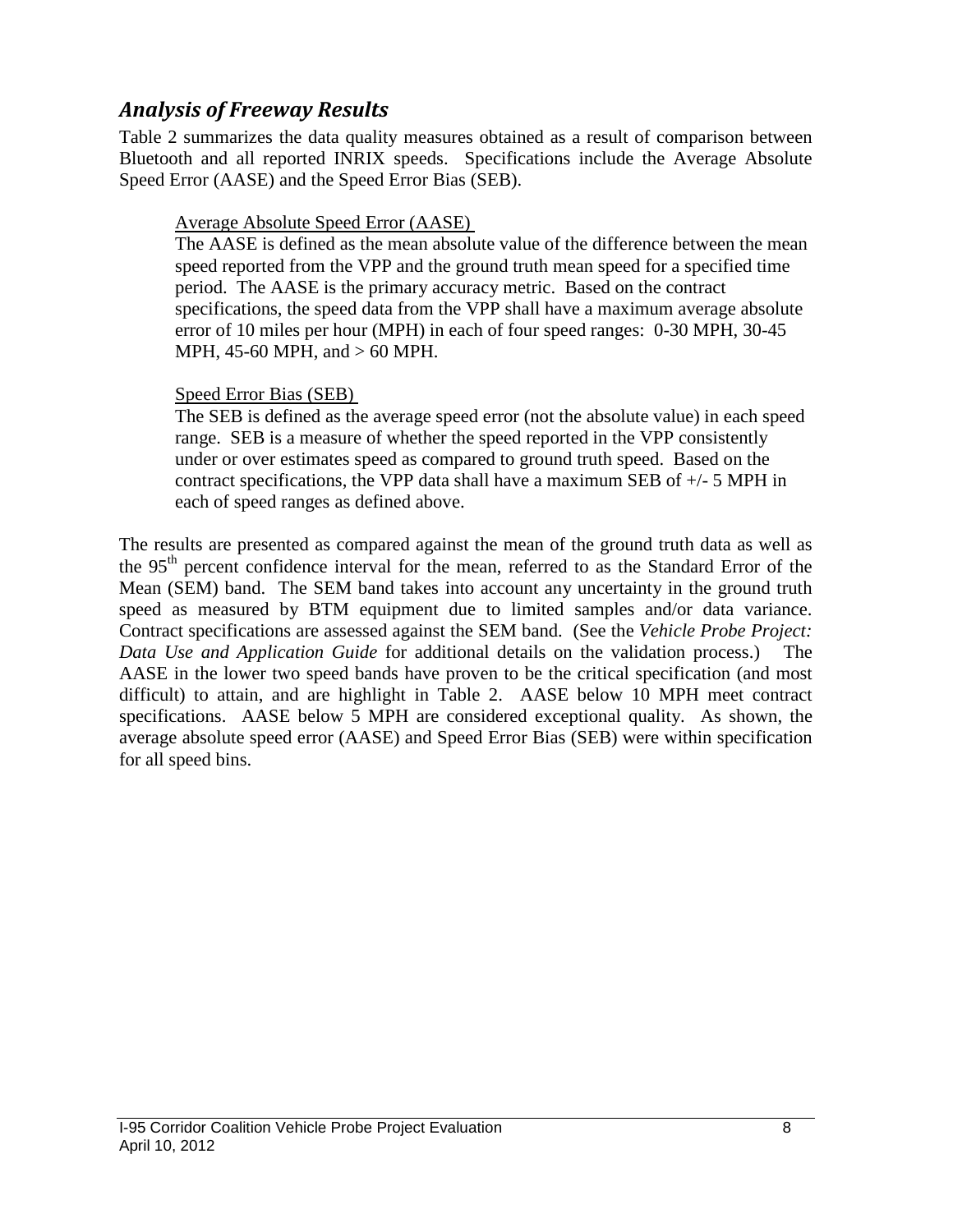|              |                                                 | <b>Data Quality Measures for</b> |            |             |                |                   |  |
|--------------|-------------------------------------------------|----------------------------------|------------|-------------|----------------|-------------------|--|
|              |                                                 | 1.96 SEM Band                    |            | <b>Mean</b> |                |                   |  |
|              | AASE<br><b>SEB</b><br>$10 \text{ mph}$<br>5 mph |                                  |            |             | No. of $5$     | Hours of          |  |
| <b>SPEED</b> |                                                 |                                  | <b>SEB</b> | <b>AASE</b> | <b>Minute</b>  | Data              |  |
| <b>BIN</b>   |                                                 | (contract specifications)        |            |             | <b>Samples</b> | <b>Collection</b> |  |
| $0 - 30$     | 2.5                                             | 3.4                              | 3.3        | 4.8         | 710            | 59                |  |
| $30-45$      | 4.6                                             | 5.5                              | 6.3        | 8           | 1439           | 120               |  |
| $45 - 60$    | 2.8                                             | 3.1                              | 5.1        | 6           | 9119           | 760               |  |
| $60+$        | 0.1                                             | 1.2.                             | 0.1        | 3.7         | 24987          | 2082              |  |

#### **TABLE 2 Data quality measures for freeway segments greater than one mile in Florida**

Table 3 shows the percentage of the time INRIX data falls within 5 mph of the SEM band and the mean for each speed bin for all freeway data segments in Florida.

**Table 3 Percent observations meeting data quality criteria for freeway segments greater than one mile in Florida**

|                            |                                                    |                                                                | <b>Data Quality Measures for</b>          |                                                     |                |
|----------------------------|----------------------------------------------------|----------------------------------------------------------------|-------------------------------------------|-----------------------------------------------------|----------------|
|                            |                                                    | 1.96 SEM Band                                                  | Mean                                      |                                                     |                |
| <b>SPEED</b><br><b>BIN</b> | <b>Percentage</b><br>falling<br>inside the<br>band | Percentage<br>falling<br>within 5<br>mph of the<br><b>band</b> | <b>Percentage</b><br>equal to the<br>mean | <b>Percentage</b><br>within 5<br>mph of the<br>mean | No. of<br>Obs. |
| $0 - 30$                   | 29%                                                | 78%                                                            | $0\%$                                     | 70%                                                 | 710            |
| $30 - 45$                  | 22%                                                | 59%                                                            | $0\%$                                     | 42%                                                 | 1439           |
| $45 - 60$                  | 33%<br>74%                                         |                                                                | $0\%$                                     | 46%                                                 | 9119           |
| $60+$                      | 57%                                                | 93%                                                            | 0%                                        | 73%                                                 | 24987          |

The Score metric in the VPP data provides an indication on whether speed data is based on real-time information or relies primarily on historical data. Three discrete values correspond to:

- "30" high confidence, based on real-time time data for that specific segment
- "20" medium confidence, based on real-time data across multiple segments and/or based on a combination of expected and real-time data
- "10" low confidence, based primarily on historical data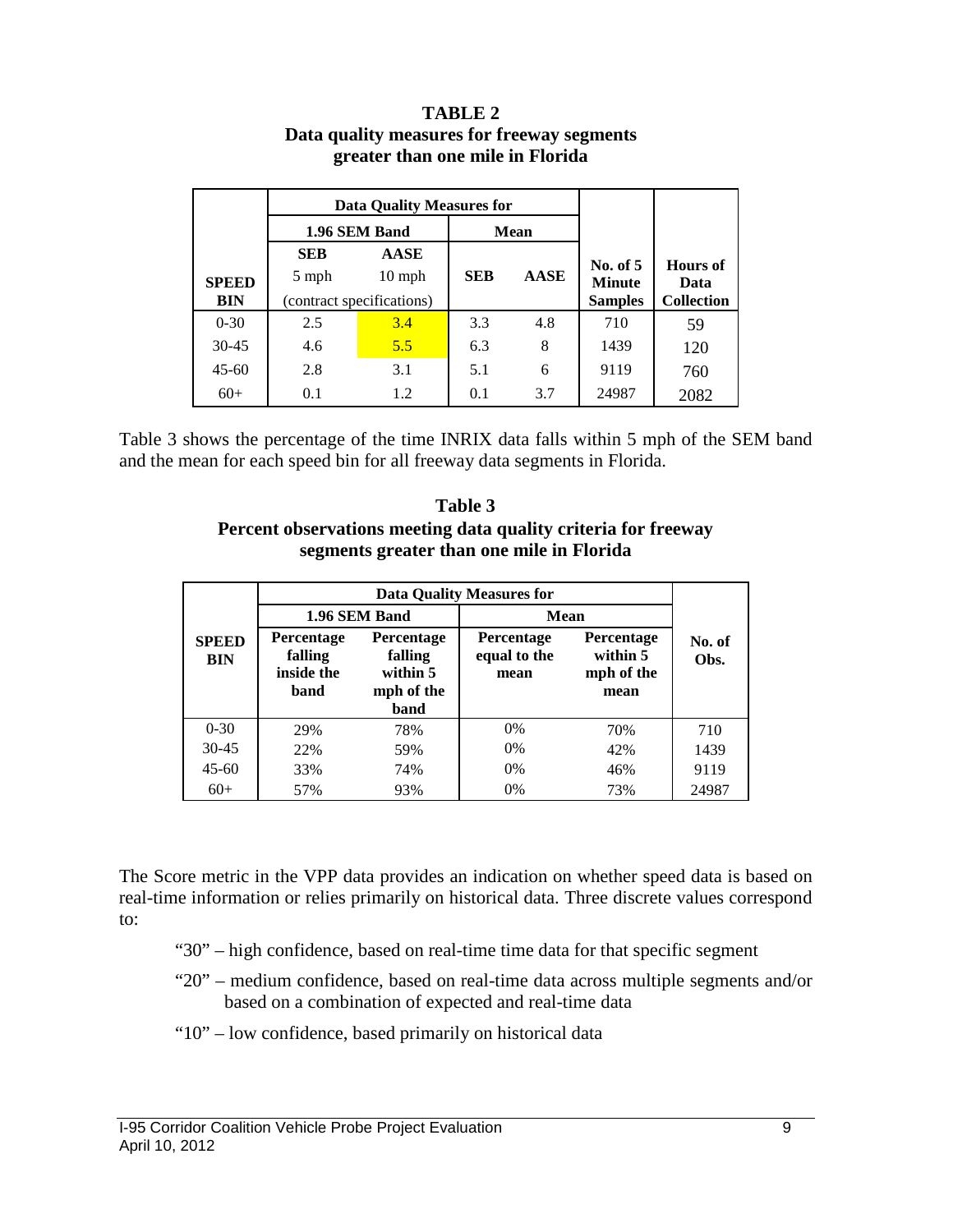Score less than "30" is an indication of reliance on some type of historical data or averaging of data across a broad geographic area. Table 4 presents AASE and SEB data on reported INRIX speeds with a score less than 25, greater than or equal to 25, and for all Score values. (Note that although Score is a discrete value of 10, 20, or 30 for any given TMC segment at a given time, aggregating the data from multiple TMC segments over time creates rational values of Score between 10 and 30.)

| on neeway segment in 1 fortua<br><b>Data Quality Measures for</b> |              |              |                 |              |                 |                |  |  |  |  |  |
|-------------------------------------------------------------------|--------------|--------------|-----------------|--------------|-----------------|----------------|--|--|--|--|--|
|                                                                   |              |              |                 |              |                 |                |  |  |  |  |  |
|                                                                   |              |              | 1.96 SEM Band   |              | Mean            |                |  |  |  |  |  |
|                                                                   |              | <b>Speed</b> | Average         | <b>Speed</b> | Average         |                |  |  |  |  |  |
|                                                                   |              | <b>Error</b> | <b>Absolute</b> | <b>Error</b> | <b>Absolute</b> |                |  |  |  |  |  |
| <b>SPEED</b>                                                      |              | <b>Bias</b>  | <b>Speed</b>    | <b>Bias</b>  | <b>Speed</b>    | No. of         |  |  |  |  |  |
| <b>BIN</b>                                                        | <b>SCORE</b> |              | <b>Error</b>    |              | <b>Error</b>    | Obs.           |  |  |  |  |  |
| $0 - 30$                                                          | < 25         |              |                 |              |                 | $\overline{0}$ |  |  |  |  |  |
|                                                                   | $>= 25$      | 2.5          | 3.4             | 3.3          | 4.8             | 710            |  |  |  |  |  |
|                                                                   | <b>ALL</b>   | 2.5          | 3.4             | 3.3          | 4.8             | 710            |  |  |  |  |  |
| 30-45                                                             | < 25         |              |                 |              |                 | $\Omega$       |  |  |  |  |  |
|                                                                   | $>= 25$      | 4.6          | 5.5             | 6.3          | 8.0             | 1439           |  |  |  |  |  |
|                                                                   | <b>ALL</b>   | 4.6          | 5.5             | 6.3          | 8.0             | 1439           |  |  |  |  |  |
| $45 - 60$                                                         | < 25         | 1.0          | 1.0             | 9.3          | 9.3             | $5*$           |  |  |  |  |  |
|                                                                   | $>= 25$      | 2.8          | 3.1             | 5.1          | 6.0             | 9114           |  |  |  |  |  |
|                                                                   | <b>ALL</b>   | 2.8          | 3.1             | 5.1          | 6.0             | 9119           |  |  |  |  |  |
| $60+$                                                             | < 25         | $-0.9$       | 1.1             | $-2.5$       | 3.9             | 174            |  |  |  |  |  |
|                                                                   | $>= 25$      | 0.1          | 1.2             | 0.1          | 3.7             | 24813          |  |  |  |  |  |
|                                                                   | ALL          | 0.1          | 1.2             | 0.1          | 3.7             | 24987          |  |  |  |  |  |

**Table 4 Data quality measures by Score Value for INRIX speed data on freeway segment in Florida**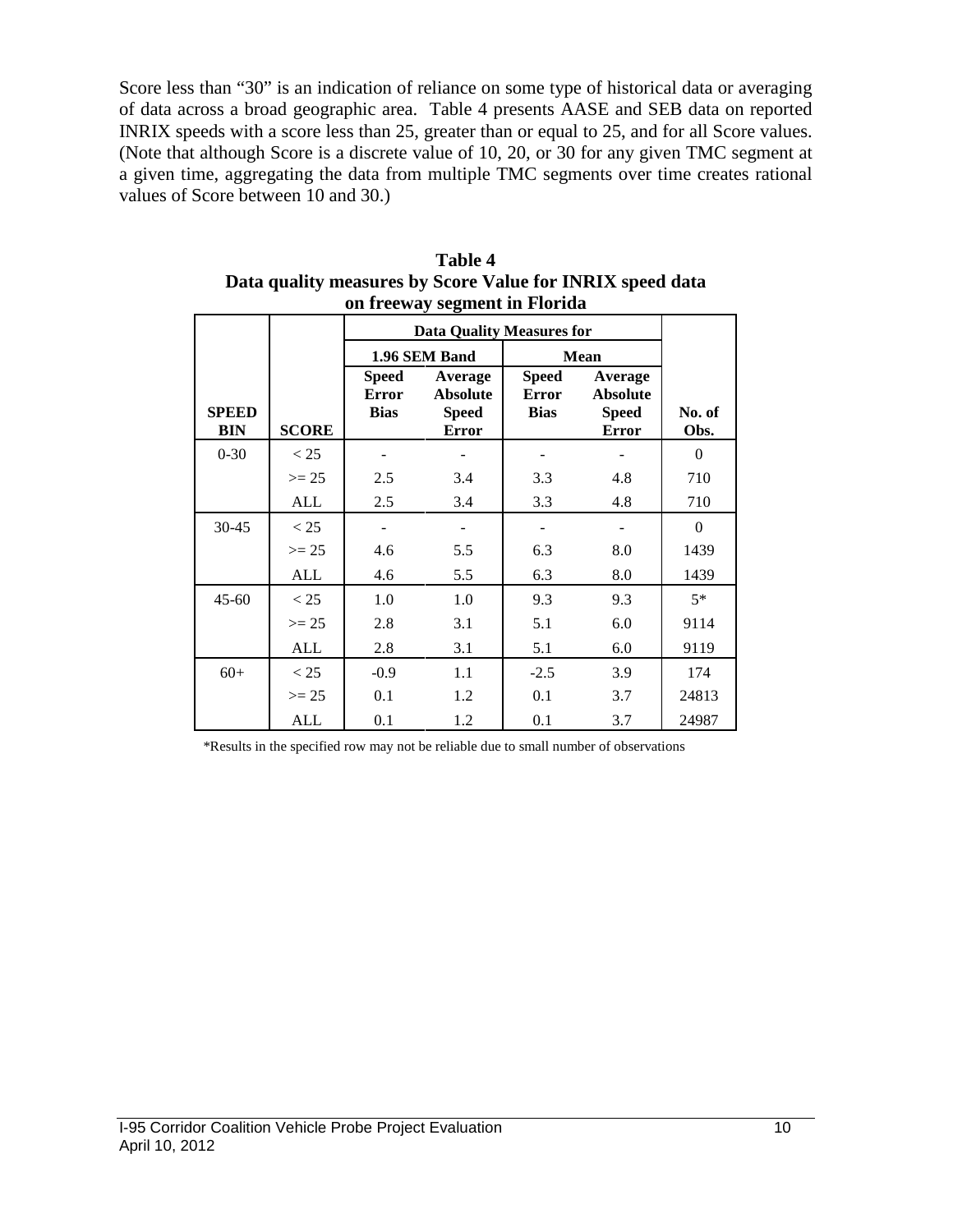Tables 5 and 6 present detailed data for individual TMC segments in Florida in a similar format as Tables 2 and 3, respectively. Note that for some segments and in some speed bins the comparison results may not be reliable due to small number of observations.

|                  |                                         |                              | ninë m më siatë vi i fortua |                                             | <b>Data Quality Measures for</b>                           |                                             |                                                            |             |
|------------------|-----------------------------------------|------------------------------|-----------------------------|---------------------------------------------|------------------------------------------------------------|---------------------------------------------|------------------------------------------------------------|-------------|
|                  |                                         |                              |                             |                                             | 1.96 SEM Band                                              |                                             | Mean                                                       |             |
| <b>TMC</b>       | <b>Standard</b><br><b>TMC</b><br>length | <b>Bluetooth</b><br>distance | <b>SPEED</b><br><b>BIN</b>  | <b>Speed</b><br><b>Error</b><br><b>Bias</b> | Average<br><b>Absolute</b><br><b>Speed</b><br><b>Error</b> | <b>Speed</b><br><b>Error</b><br><b>Bias</b> | Average<br><b>Absolute</b><br><b>Speed</b><br><b>Error</b> | No. of Obs. |
|                  |                                         |                              | $0 - 30$                    | 3.8                                         | 4.5                                                        | 4.4                                         | 5.8                                                        | 38          |
| $102 + 04133$    | 1.4                                     | 1.4                          | 30-45                       | 3.4                                         | 5.8                                                        | 4.1                                         | 7.8                                                        | 55          |
|                  |                                         |                              | $45 - 60$                   | 5.0                                         | 5.3                                                        | 7.1                                         | 7.5                                                        | 394         |
|                  |                                         |                              | $60+$                       | 1.6                                         | 1.9                                                        | 3.1                                         | 4.0                                                        | 1439        |
|                  |                                         |                              | $0 - 30$                    |                                             |                                                            |                                             |                                                            |             |
| $102 + 05124$    | 1.5                                     | 1.5                          | 30-45                       | 6.1                                         | 6.1                                                        | 20.8                                        | 20.8                                                       | $1*$        |
|                  |                                         |                              | $45 - 60$                   | 2.8                                         | 2.8                                                        | 9.4                                         | 9.4                                                        | 30          |
|                  |                                         |                              | $60+$                       | $-0.7$                                      | 1.3                                                        | $-1.6$                                      | 3.9                                                        | 1598        |
|                  |                                         |                              | $0 - 30$                    | 7.0                                         | 9.6                                                        | 8.9                                         | 12.1                                                       | $17*$       |
| 102-04137        | 1.2                                     | 1.2                          | 30-45                       | 6.4                                         | 7.0                                                        | 9.9                                         | 11.7                                                       | 52          |
|                  |                                         |                              | $45 - 60$                   | 4.3                                         | 4.4                                                        | 7.7                                         | 8.0                                                        | 301         |
|                  |                                         |                              | $60+$                       | 1.7                                         | 1.8                                                        | 4.2                                         | 4.5                                                        | 289         |
|                  |                                         |                              | $0 - 30$                    | 22.8                                        | 22.8                                                       | 24.1                                        | 24.1                                                       | $1*$        |
| 102-05123        | 1.4                                     | 1.5                          | 30-45                       | 7.6                                         | 8.6                                                        | 6.3                                         | 12.1                                                       | $3*$        |
|                  |                                         |                              | 45-60                       | 2.4                                         | 6.7                                                        | 4.6                                         | 9.4                                                        | $9*$        |
|                  |                                         |                              | $60+$                       | $-1.2$                                      | 1.6                                                        | $-2.7$                                      | 4.4                                                        | 1195        |
|                  | 1.3                                     | 1.3                          | $0 - 30$                    |                                             |                                                            |                                             |                                                            |             |
|                  |                                         |                              | 30-45                       | 0.0                                         | 0.0                                                        | $-2.9$                                      | 6.5                                                        | $2*$        |
| <b>FL01-A001</b> |                                         |                              | $45 - 60$                   | 1.2                                         | 1.2                                                        | 3.1                                         | 3.4                                                        | 704         |
|                  |                                         |                              | $60+$                       | $-0.4$                                      | 0.7                                                        | $-1.4$                                      | 2.7                                                        | 687         |
|                  |                                         |                              | $0 - 30$                    |                                             |                                                            |                                             |                                                            |             |
| FL01-A004        | 1.1                                     | 1.1                          | $30 - 45$                   |                                             |                                                            |                                             |                                                            |             |
|                  |                                         |                              | $45 - 60$                   | 2.0                                         | 2.0                                                        | 4.7                                         | 4.8                                                        | 404         |
|                  |                                         |                              | $60+$                       | 0.1                                         | 0.8                                                        | 0.0                                         | 2.6                                                        | 1752        |
|                  |                                         |                              | $0 - 30$                    |                                             |                                                            |                                             |                                                            |             |
| <b>FL01-A006</b> | 1.5                                     | 1.5                          | $30 - 45$                   |                                             |                                                            |                                             |                                                            |             |
|                  |                                         |                              | $45 - 60$                   | 0.6                                         | 0.6                                                        | 6.1                                         | 6.1                                                        | $5*$        |
|                  |                                         |                              | $60+$                       | $-1.4$                                      | 1.5                                                        | $-3.6$                                      | 4.7                                                        | 907         |
|                  |                                         |                              | $0 - 30$                    |                                             |                                                            |                                             |                                                            |             |
| FL01-A007        | 4.1                                     | 4.0                          | 30-45                       |                                             |                                                            |                                             |                                                            |             |
|                  |                                         |                              | 45-60                       | 0.1                                         | 0.1                                                        | 5.3                                         | 5.3                                                        | $3*$        |
|                  |                                         |                              | $60+$                       | $-0.7$                                      | 1.2                                                        | $-1.3$                                      | 3.6                                                        | 109         |
|                  |                                         |                              | $0 - 30$                    |                                             |                                                            |                                             |                                                            |             |
| <b>FL01-A008</b> | 4.1                                     | 4.1                          | 30-45                       |                                             |                                                            |                                             |                                                            |             |
|                  |                                         |                              | $45 - 60$                   | 1.7                                         | 1.7                                                        | 8.4                                         | 8.4                                                        | $7*$        |
|                  |                                         |                              | $60+$                       | $-1.5$                                      | 1.7                                                        | $-3.5$                                      | 4.4                                                        | 681         |

**Table 5 Data quality measures for individual freeway validation segments greater than one mile in the state of Florida**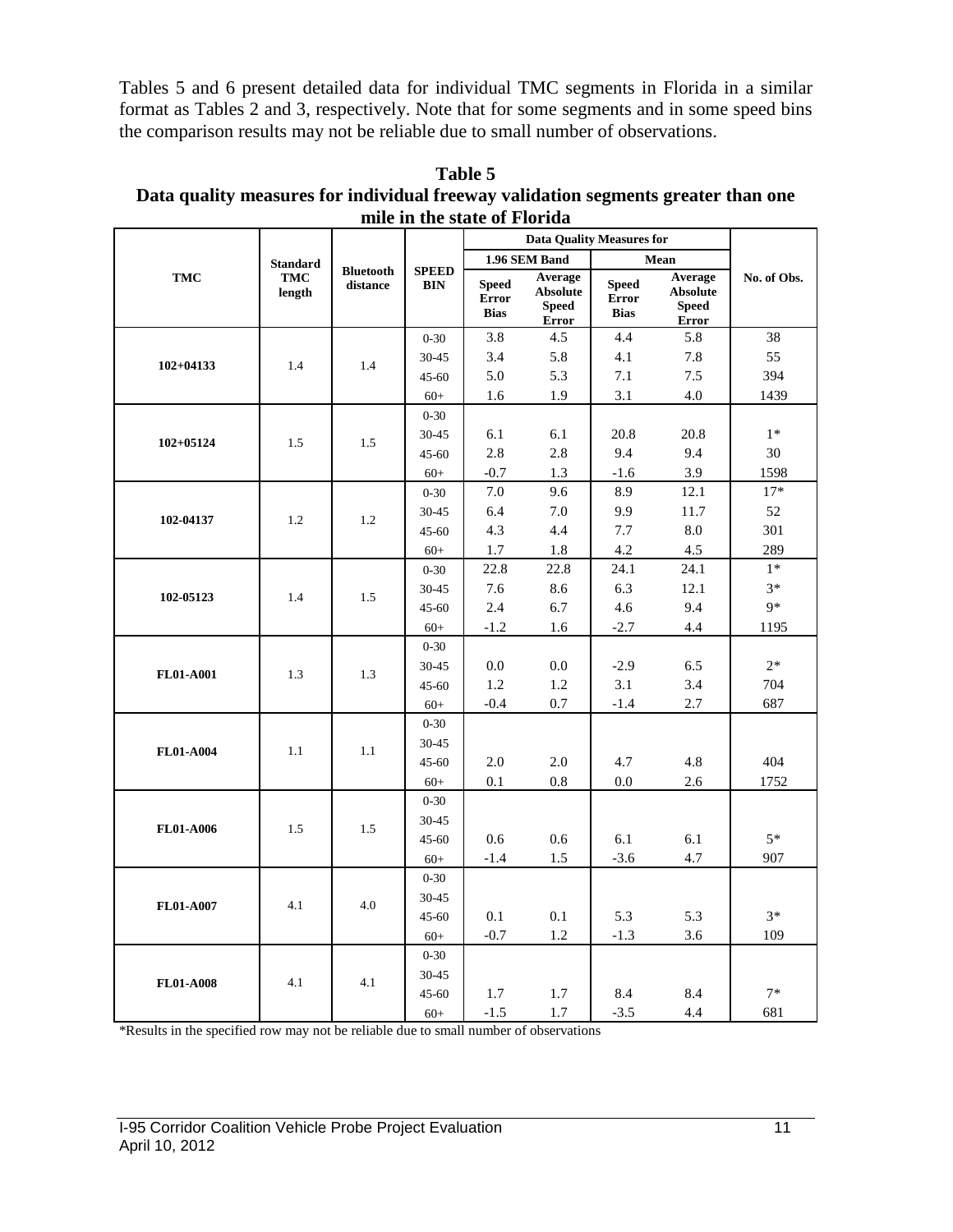|                  |                 |                              |                            |                                             | <b>Data Quality Measures for</b>                           |                                             |                                                     |             |
|------------------|-----------------|------------------------------|----------------------------|---------------------------------------------|------------------------------------------------------------|---------------------------------------------|-----------------------------------------------------|-------------|
|                  | <b>Standard</b> |                              |                            |                                             | 1.96 SEM Band                                              |                                             | Mean                                                |             |
| <b>TMC</b>       | TMC<br>length   | <b>Bluetooth</b><br>distance | <b>SPEED</b><br><b>BIN</b> | <b>Speed</b><br><b>Error</b><br><b>Bias</b> | Average<br><b>Absolute</b><br><b>Speed</b><br><b>Error</b> | <b>Speed</b><br><b>Error</b><br><b>Bias</b> | Average<br><b>Absolute</b><br><b>Speed</b><br>Error | No. of Obs. |
|                  |                 |                              | $0 - 30$                   |                                             |                                                            |                                             |                                                     |             |
| <b>FL01-A009</b> | 1.4             | 1.4                          | $30 - 45$                  | 12.0                                        | 12.0                                                       | 21.1                                        | 21.1                                                | $1*$        |
|                  |                 |                              | $45 - 60$                  | 2.5                                         | 2.5                                                        | 7.3                                         | 7.3                                                 | $28*$       |
|                  |                 |                              | $60+$                      | $-0.5$                                      | 1.2                                                        | $-1.1$                                      | 3.8                                                 | 1987        |
|                  |                 |                              | $0 - 30$                   |                                             |                                                            |                                             |                                                     |             |
| <b>FL01-A010</b> | 1.6             | 1.7                          | $30 - 45$                  |                                             |                                                            |                                             |                                                     |             |
|                  |                 |                              | $45 - 60$                  | 2.8                                         | 2.8                                                        | 6.4                                         | 6.4                                                 | 70          |
|                  |                 |                              | $60+$                      | 0.0                                         | 0.9                                                        | $-0.3$                                      | 3.1                                                 | 1744        |
|                  |                 |                              | $0 - 30$                   | 6.9                                         | 6.9                                                        | 8.2                                         | 8.2                                                 | $19*$       |
| FL01-A013        | 1.4             | 1.3                          | $30 - 45$                  | 5.7                                         | 6.7                                                        | 7.5                                         | 9.1                                                 | 52          |
|                  |                 |                              | $45 - 60$                  | 1.5                                         | 1.6                                                        | 3.5                                         | 3.9                                                 | 865         |
|                  |                 |                              | $60+$                      | $-0.1$                                      | 0.8                                                        | $-0.4$                                      | 2.7                                                 | 967         |
|                  |                 |                              | $0 - 30$                   | 4.9                                         | 4.9                                                        | 6.2                                         | 6.2                                                 | $15*$       |
| FL01-A014        | 1.1             | 1.2                          | $30 - 45$                  | 1.1                                         | 4.4                                                        | 1.7                                         | 6.8                                                 | 68          |
|                  |                 |                              | $45 - 60$                  | 0.1                                         | 0.7                                                        | 0.2                                         | 2.7                                                 | 1738        |
|                  |                 |                              | $60+$                      | $-1.6$                                      | 1.7                                                        | $-4.6$                                      | 5.0                                                 | 900         |
| <b>FL01-B001</b> |                 | 1.5                          | $0 - 30$                   | 3.7                                         | 4.1                                                        | 4.5                                         | 5.3                                                 | 55          |
|                  | 1.3             |                              | $30 - 45$                  | 9.4                                         | 9.4                                                        | 12.5                                        | 12.7                                                | 35          |
|                  |                 |                              | $45 - 60$<br>$60+$         | 3.9<br>0.9                                  | 4.0<br>1.1                                                 | 7.5<br>2.8                                  | 7.8<br>3.9                                          | 357<br>574  |
|                  |                 |                              | $0 - 30$                   | 2.5                                         | 3.2                                                        | 3.7                                         | 4.9                                                 | 141         |
|                  |                 |                              | $30 - 45$                  | 4.8                                         | 4.9                                                        | 11.0                                        | 11.7                                                | 78          |
| FL01-B002        | 1.4             | 1.2                          | $45 - 60$                  | 4.2                                         | 4.5                                                        | 8.4                                         | 9.0                                                 | 322         |
|                  |                 |                              | $60+$                      | 0.8                                         | 1.1                                                        | 3.0                                         | 4.0                                                 | 522         |
|                  |                 |                              | $0 - 30$                   | 2.7                                         | 3.0                                                        | 3.4                                         | 4.5                                                 | 35          |
|                  |                 |                              | $30 - 45$                  | 2.2                                         | 3.7                                                        | 2.6                                         | 5.5                                                 | 94          |
| FL01-B003        | 1.5             | 1.4                          | $45 - 60$                  | 2.8                                         | 3.4                                                        | 4.8                                         | 6.0                                                 | 387         |
|                  |                 |                              | $60+$                      | 0.0                                         | 0.8                                                        | $-0.2$                                      | 3.3                                                 | 1503        |
|                  |                 |                              | $0 - 30$                   | 1.2                                         | 2.0                                                        | 1.4                                         | 2.9                                                 | 103         |
|                  |                 |                              | $30 - 45$                  | 4.5                                         | 5.0                                                        | 5.3                                         | 6.4                                                 | 156         |
| <b>FL01-B004</b> | 1.4             | 1.7                          | $45 - 60$                  | 3.7                                         | 4.1                                                        | 6.3                                         | 7.0                                                 | 284         |
|                  |                 |                              | $60+$                      | 0.5                                         | 1.1                                                        | 1.0                                         | 3.4                                                 | 1384        |
|                  |                 |                              | $0 - 30$                   | 0.8                                         | 2.4                                                        | 1.0                                         | 3.5                                                 | 36          |
| FL01-B005        | 2.3             | 2.2                          | $30 - 45$                  | 4.0                                         | 4.8                                                        | 4.8                                         | 6.5                                                 | 172         |
|                  |                 |                              | $45 - 60$                  | 3.3                                         | 3.5                                                        | 6.1                                         | 6.5                                                 | 511         |
|                  |                 |                              | $60+$                      | 0.7                                         | 0.9                                                        | 2.0                                         | 3.3                                                 | 1096        |
|                  |                 |                              | $0 - 30$                   | 1.8                                         | 3.1                                                        | $2.5\,$                                     | 4.2                                                 | 39          |
| FL01-B007        | 1.8             | 1.9                          | $30 - 45$                  | 4.8                                         | 6.5                                                        | 5.7                                         | $8.0\,$                                             | 57          |
|                  |                 |                              | $45 - 60$                  | 4.1                                         | 4.5                                                        | 6.6                                         | 7.2                                                 | 169         |
|                  |                 |                              | $60+$                      | 0.4                                         | $1.0\,$                                                    | 0.7                                         | 3.3                                                 | 1500        |

#### **Table 5 (Cont'd) Data quality measures for individual freeway validation segments greater than one mile in the state of Florida**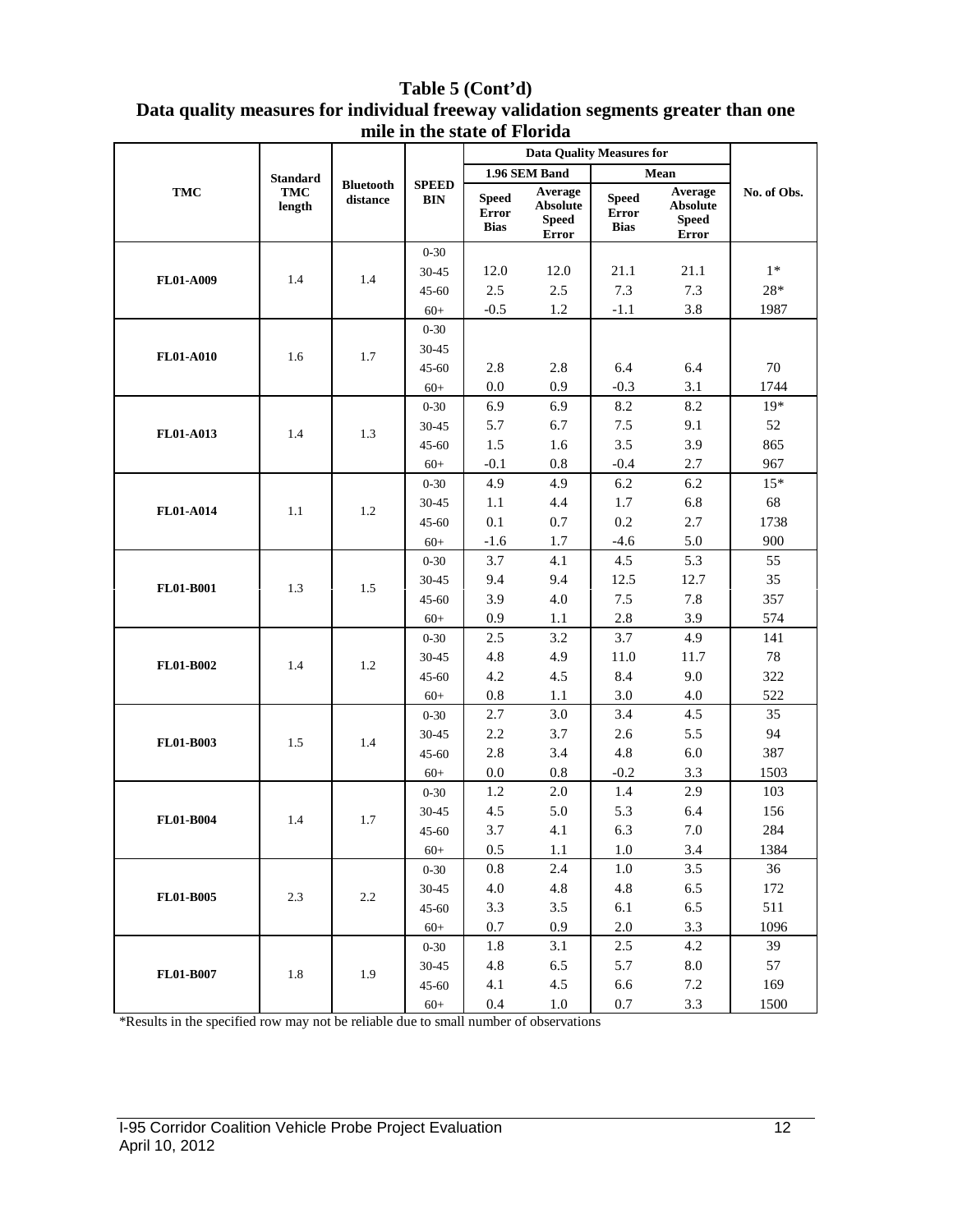|                  |                      |                              |                            |                                      | <b>Data Quality Measures for</b>                           |                                      |                                                     |             |
|------------------|----------------------|------------------------------|----------------------------|--------------------------------------|------------------------------------------------------------|--------------------------------------|-----------------------------------------------------|-------------|
|                  | <b>Standard</b>      |                              |                            |                                      | 1.96 SEM Band                                              |                                      | Mean                                                |             |
| <b>TMC</b>       | <b>TMC</b><br>length | <b>Bluetooth</b><br>distance | <b>SPEED</b><br><b>BIN</b> | <b>Speed</b><br>Error<br><b>Bias</b> | Average<br><b>Absolute</b><br><b>Speed</b><br><b>Error</b> | <b>Speed</b><br>Error<br><b>Bias</b> | Average<br><b>Absolute</b><br><b>Speed</b><br>Error | No. of Obs. |
|                  |                      |                              | $0 - 30$                   | 1.8                                  | 2.8                                                        | 2.5                                  | 4.2                                                 | 43          |
| <b>FL01-B008</b> | 2.0                  | 2.0                          | $30 - 45$                  | 5.0                                  | 5.8                                                        | 6.6                                  | 8.3                                                 | 87          |
|                  |                      |                              | $45 - 60$                  | 3.4                                  | 4.3                                                        | 5.4                                  | 6.7                                                 | 257         |
|                  |                      |                              | $60+$                      | 0.4                                  | 1.2                                                        | 0.9                                  | 3.5                                                 | 1571        |
|                  |                      |                              | $0 - 30$                   | 2.6                                  | 3.6                                                        | 3.5                                  | 5.5                                                 | 81          |
| FL01-B009        | 1.1                  | 1.2                          | $30 - 45$                  | 6.1                                  | 7.3                                                        | 7.9                                  | 10.3                                                | 124         |
|                  |                      |                              | $45 - 60$                  | 4.6                                  | 4.9                                                        | 8.5                                  | 9.1                                                 | 371         |
|                  |                      |                              | $60+$                      | 0.7                                  | 1.0                                                        | 2.1                                  | 3.9                                                 | 594         |
| <b>FL01-B010</b> |                      |                              | $0 - 30$                   | 0.6                                  | 1.6                                                        | 1.0                                  | 3.1                                                 | $19*$       |
|                  | 1.7                  | 1.5                          | $30 - 45$                  | 3.9                                  | 4.6                                                        | 5.4                                  | 7.1                                                 | 93          |
|                  |                      |                              | $45 - 60$                  | 3.0                                  | 3.2                                                        | 6.2                                  | 6.7                                                 | 450         |
|                  |                      |                              | $60+$                      | 0.3                                  | 0.8                                                        | 1.1                                  | 3.3                                                 | 661         |
|                  |                      |                              | $0 - 30$                   | 0.8                                  | 2.7                                                        | 1.0                                  | 4.7                                                 | $13*$       |
| FL01-B011        | 2.1                  | 2.1                          | $30 - 45$                  | 3.8                                  | 4.0                                                        | 4.9                                  | 6.4                                                 | 55          |
|                  |                      |                              | $45 - 60$                  | 5.7                                  | 5.7                                                        | 8.7                                  | 8.8                                                 | 727         |
|                  |                      |                              | $60+$                      | 2.2                                  | 2.2                                                        | 4.8                                  | 5.2                                                 | 609         |
|                  |                      |                              | $0 - 30$                   | 2.6                                  | 2.9                                                        | 3.5                                  | 4.4                                                 | 35          |
| FL01-B012        | 1.5                  | 1.7                          | $30 - 45$                  | 5.6                                  | 5.7                                                        | 7.9                                  | 8.3                                                 | 88          |
|                  |                      |                              | $45 - 60$                  | 4.2                                  | 4.2                                                        | 8.1                                  | 8.2                                                 | 261         |
|                  |                      |                              | $60+$                      | 0.9                                  | 1.0                                                        | 3.0                                  | 3.8                                                 | 283         |
|                  |                      |                              | $0 - 30$                   | 2.4                                  | 2.5                                                        | 3.1                                  | 3.6                                                 | $20*$       |
| FL01-B014        | 1.6                  | 1.9                          | $30 - 45$                  | 4.9                                  | 5.2                                                        | 7.0                                  | 7.9                                                 | 166         |
|                  |                      |                              | $45 - 60$                  | 5.3                                  | 5.3                                                        | 9.3                                  | 9.4                                                 | 465         |
|                  |                      |                              | $60+$                      | 1.5                                  | 1.5                                                        | 3.9                                  | 4.4                                                 | 435         |

#### **Table 5 (Cont'd) Data quality measures for individual freeway validation segments greater than one mile in the state of Florida**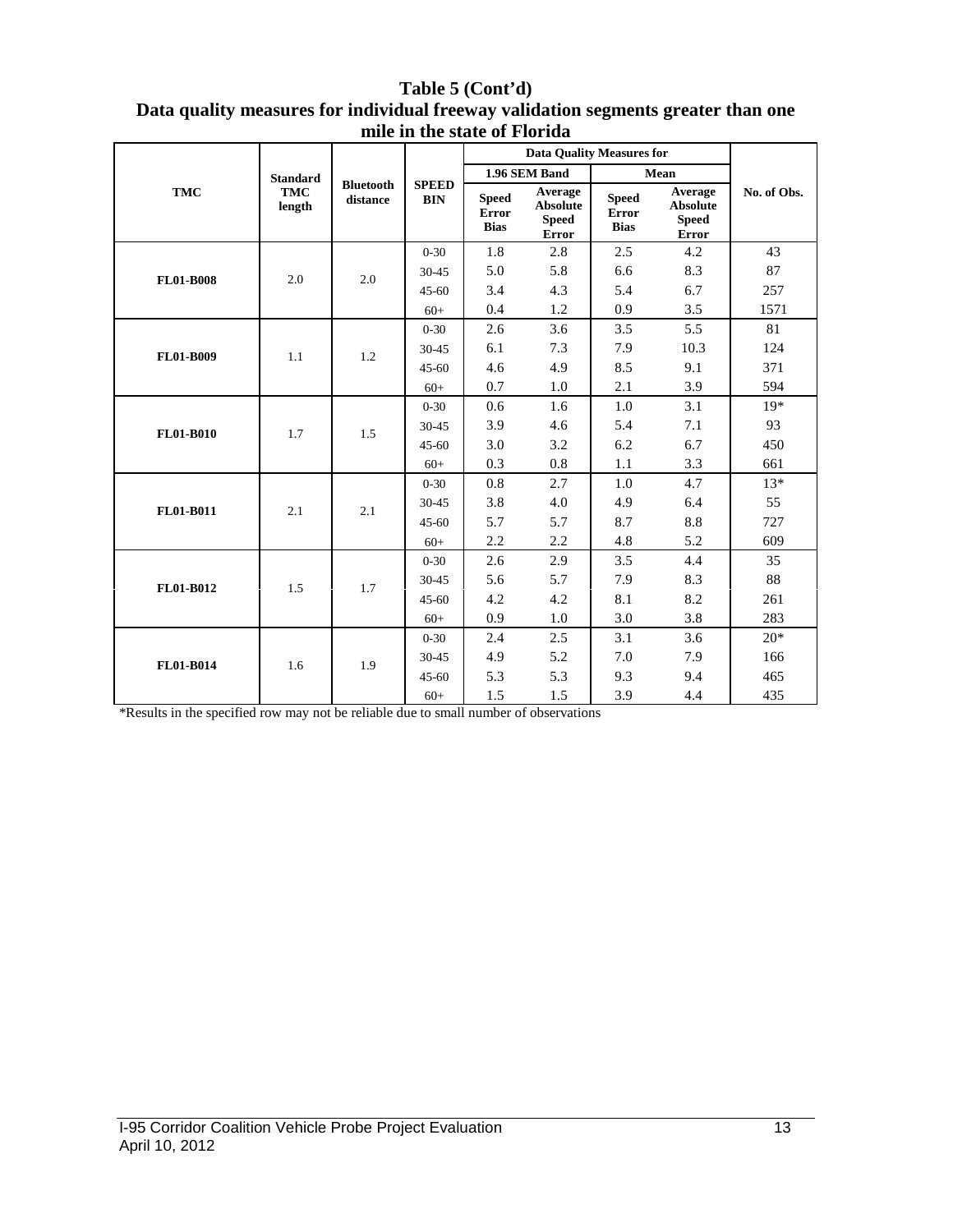|                  |                    | greater than one mile in the state of Florida<br><b>Data Quality Measures for</b> |                         |                         |                                               |                                  |                         |                         |                                               |           |  |  |
|------------------|--------------------|-----------------------------------------------------------------------------------|-------------------------|-------------------------|-----------------------------------------------|----------------------------------|-------------------------|-------------------------|-----------------------------------------------|-----------|--|--|
|                  |                    |                                                                                   |                         |                         |                                               |                                  |                         |                         |                                               |           |  |  |
|                  |                    |                                                                                   |                         | 1.96 SEM Band           |                                               |                                  |                         | Mean                    |                                               |           |  |  |
|                  | <b>SPEED BIN</b>   |                                                                                   | <b>Speed Error Bias</b> |                         | <b>Average Absolute</b><br><b>Speed Error</b> |                                  | <b>Speed Error Bias</b> |                         | <b>Average Absolute</b><br><b>Speed Error</b> |           |  |  |
| <b>TMC</b>       |                    |                                                                                   |                         | No.                     | $\frac{0}{0}$                                 |                                  |                         |                         |                                               | No. of    |  |  |
|                  |                    | No.                                                                               | $\frac{0}{0}$           | falling                 | falling                                       |                                  |                         | No.                     | $\frac{0}{0}$                                 | Obs.      |  |  |
|                  |                    | falling                                                                           | falling                 | within                  | within                                        | No.                              | $\%$                    | within                  | within                                        |           |  |  |
|                  |                    | inside<br>the                                                                     | inside<br>the           | 5 mph<br>of the         | 5 mph<br>of the                               | equal<br>to the                  | equal<br>to the         | 5 mph<br>of the         | 5 mph<br>of the                               |           |  |  |
|                  |                    | band                                                                              | band                    | band                    | band                                          | mean                             | mean                    | mean                    | mean                                          |           |  |  |
|                  | $0 - 30$           | 7                                                                                 | 18%                     | 26                      | 68%                                           | $\overline{0}$                   | 0%                      | 24                      | 63%                                           | 38        |  |  |
| $102 + 04133$    | 30-45              | 13                                                                                | 24%                     | 30                      | 55%                                           | $\mathbf{0}$                     | 0%                      | 23                      | 42%                                           | 55        |  |  |
|                  | $45 - 60$          | 25                                                                                | 6%                      | 197                     | 50%                                           | $\mathbf{0}$                     | 0%                      | 88                      | 22%                                           | 394       |  |  |
|                  | $60+$              | 593                                                                               | 41%                     | 1282                    | 89%                                           | $\overline{0}$                   | $0\%$                   | 963                     | 67%                                           | 1439      |  |  |
|                  | $0 - 30$           |                                                                                   |                         |                         |                                               |                                  |                         |                         |                                               |           |  |  |
| $102 + 05124$    | 30-45              | $\boldsymbol{0}$                                                                  | $0\%$                   | $\boldsymbol{0}$        | 0%                                            | $\mathbf{0}$                     | 0%                      | $\boldsymbol{0}$        | 0%                                            | $1*$      |  |  |
|                  | $45 - 60$          | 11                                                                                | 37%                     | 22                      | 73%                                           | $\mathbf{0}$                     | 0%                      | 5                       | 17%                                           | 30        |  |  |
|                  | $60+$              | 940                                                                               | 59%                     | 1469                    | 92%                                           | $\mathbf{1}$                     | 0%                      | 1053                    | 66%                                           | 1598      |  |  |
|                  | $0 - 30$           | 3                                                                                 | 18%                     | 8                       | 47%                                           | $\boldsymbol{0}$                 | $0\%$                   | 6                       | 35%                                           | $17*$     |  |  |
| 102-04137        | 30-45              | 13                                                                                | 25%                     | 23                      | 44%                                           | $\boldsymbol{0}$                 | 0%                      | 12                      | 23%                                           | 52<br>301 |  |  |
|                  | $45 - 60$<br>$60+$ | 51<br>125                                                                         | 17%                     | 185                     | 61%                                           | $\boldsymbol{0}$<br>$\mathbf{0}$ | 0%<br>0%                | 58                      | 19%                                           | 289       |  |  |
|                  | $0 - 30$           | $\boldsymbol{0}$                                                                  | 43%<br>$0\%$            | 253<br>$\boldsymbol{0}$ | 88%<br>0%                                     | $\mathbf{0}$                     | 0%                      | 179<br>$\boldsymbol{0}$ | 62%<br>0%                                     | $1*$      |  |  |
|                  | 30-45              | $\mathbf{1}$                                                                      | 33%                     | $\sqrt{2}$              | 67%                                           | $\mathbf{0}$                     | $0\%$                   | 1                       | 33%                                           | $3*$      |  |  |
| 102-05123        | $45 - 60$          | $\boldsymbol{0}$                                                                  | $0\%$                   | $\mathfrak{Z}$          | 33%                                           | $\mathbf{0}$                     | 0%                      | $\mathbf{2}$            | 22%                                           | $9*$      |  |  |
|                  | $60+$              | 597                                                                               | 50%                     | 1072                    | 90%                                           | $\overline{0}$                   | 0%                      | 729                     | 61%                                           | 1195      |  |  |
|                  | $0 - 30$           |                                                                                   |                         |                         |                                               |                                  |                         |                         |                                               |           |  |  |
|                  | 30-45              | $\overline{c}$                                                                    | 100%                    | $\mathbf{2}$            | 100%                                          | $\mathbf{0}$                     | 0%                      | $\mathbf{1}$            | 50%                                           | $2*$      |  |  |
| <b>FL01-A001</b> | $45 - 60$          | 371                                                                               | 53%                     | 663                     | 94%                                           | 2                                | 0%                      | 544                     | 77%                                           | 704       |  |  |
|                  | $60+$              | 450                                                                               | 66%                     | 669                     | 97%                                           | $\overline{0}$                   | 0%                      | 584                     | 85%                                           | 687       |  |  |
|                  | $0 - 30$           |                                                                                   |                         |                         |                                               |                                  |                         |                         |                                               |           |  |  |
|                  | 30-45              |                                                                                   |                         |                         |                                               |                                  |                         |                         |                                               |           |  |  |
| <b>FL01-A004</b> | $45 - 60$          | 147                                                                               | 36%                     | 352                     | 87%                                           | $\mathbf{0}$                     | $0\%$                   | 238                     | 59%                                           | 404       |  |  |
|                  | $60+$              | 1131                                                                              | 65%                     | 1698                    | 97%                                           | $\overline{0}$                   | 0%                      | 1526                    | 87%                                           | 1752      |  |  |
|                  | $0 - 30$           |                                                                                   |                         |                         |                                               |                                  |                         |                         |                                               |           |  |  |
| <b>FL01-A006</b> | 30-45              |                                                                                   |                         |                         |                                               |                                  |                         |                         |                                               |           |  |  |
|                  | $45 - 60$          | 3                                                                                 | 60%                     | 5                       | 100%                                          | $\boldsymbol{0}$                 | $0\%$                   | $\mathbf{1}$            | 20%                                           | $5*$      |  |  |
|                  | $60+$              | 497                                                                               | 55%                     | 813                     | 90%                                           | $\overline{0}$                   | 0%                      | 544                     | 60%                                           | 907       |  |  |
|                  | $0 - 30$           |                                                                                   |                         |                         |                                               |                                  |                         |                         |                                               |           |  |  |
| <b>FL01-A007</b> | 30-45              |                                                                                   |                         |                         |                                               |                                  |                         |                         |                                               |           |  |  |
|                  | $45 - 60$          | $\sqrt{2}$                                                                        | 67%                     | $\mathfrak{Z}$          | 100%                                          | $\boldsymbol{0}$                 | 0%                      | $\mathbf{1}$            | 33%                                           | $3*$      |  |  |
|                  | $60+$              | 60                                                                                | 55%                     | 105                     | 96%                                           | $\boldsymbol{0}$                 | $0\%$                   | 75                      | 69%                                           | 109       |  |  |
|                  | $0 - 30$           |                                                                                   |                         |                         |                                               |                                  |                         |                         |                                               |           |  |  |
| <b>FL01-A008</b> | 30-45              |                                                                                   |                         |                         |                                               |                                  |                         |                         |                                               |           |  |  |
|                  | $45 - 60$          | 4                                                                                 | 57%                     | $6\,$                   | 86%                                           | $\boldsymbol{0}$<br>$\mathbf{0}$ | 0%<br>0%                | $\mathbf{2}$            | 29%                                           | $7*$      |  |  |
|                  | $60+$<br>$0 - 30$  | 329                                                                               | 48%                     | 602                     | 88%                                           |                                  |                         | 408                     | 60%                                           | 681       |  |  |
|                  | 30-45              | $\mathbf{0}$                                                                      | 0%                      | $\boldsymbol{0}$        | $0\%$                                         | $\boldsymbol{0}$                 | 0%                      | $\boldsymbol{0}$        | 0%                                            | $1*$      |  |  |
| FL01-A009        | $45 - 60$          | 9                                                                                 | 32%                     | 21                      | 75%                                           | $\boldsymbol{0}$                 | 0%                      | 10                      | 36%                                           | $28\,^*$  |  |  |
|                  | $60+$              | 1114                                                                              | 56%                     | 1855                    | 93%                                           | 4                                | 0%                      | 1407                    | 71%                                           | 1987      |  |  |
|                  |                    |                                                                                   |                         |                         |                                               |                                  |                         |                         |                                               |           |  |  |

#### **Table 6 Observations meeting data quality criteria for individual freeway validation segments greater than one mile in the state of Florida**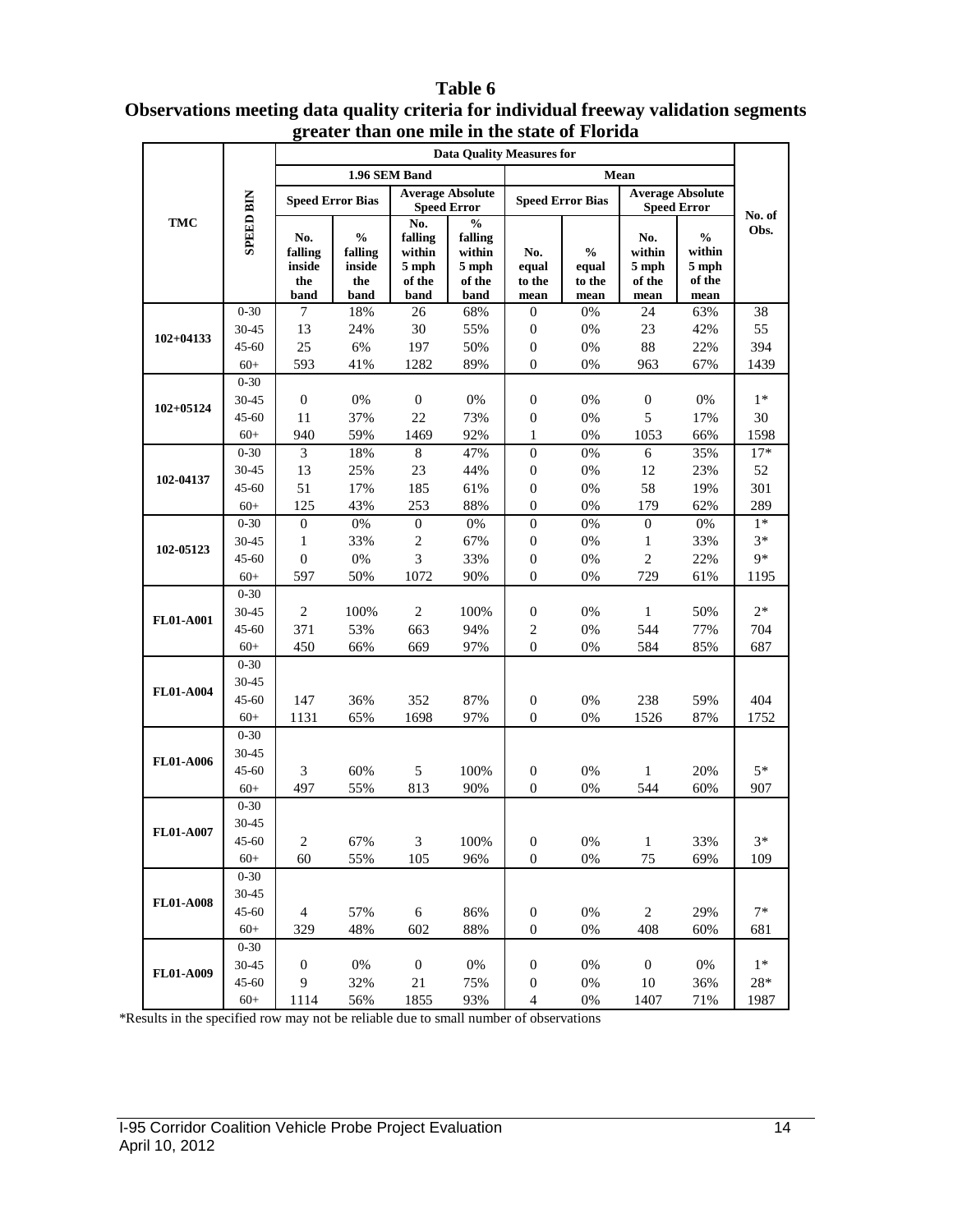#### **greater than one mile in the state of Florida Data Quality Measures for 1.96 SEM Band Mean Speed Error Bias Average Absolute Speed Error Speed Error Speed Error Bias Average Absolute SPEED BIN SPEED BIN Speed Error No. of TMC No.**   $\frac{6}{6}$ **Obs. falling falling**   $\frac{6}{6}$ **No. % No. falling falling % within within within within No. inside inside equal equal 5 mph 5 mph 5 mph 5 mph the the of the of the to the to the of the of the band band band band mean mean mean mean** 0-30 30-45 **FL01-A010** 45-60 22 31% 54 77% 0 0% 22 31% 70 60+ 1084 62% 1679 96% 0 0% 1414 81% 1744 0-30 3 16% 11 58% 0 0% 7 37% 19\* 30-45 7 13% 25 48% 0 0% 19 37% 52 **FL01-A013** 45-60 394 46% 780 90% 1 0% 632 73% 865 60+ 623 64% 935 97% 0 0% 818 85% 967 0-30 4 27% 8 53% 0 0% 7 47% 15\* 30-45 18 26% 42 62% 0 0% 32 47% 68 **FL01-A014** 45-60 1184 68% 1682 97% 1 0% 1523 88% 1738 60+ 376 42% 816 91% 0 0% 482 54% 900 0-30 16 29% 40 73% 0 0% 38 69% 55 30-45 4 11% 10 29% 0 0% 6 17% 35 **FL01-B001** 45-60 82 23% 236 66% 0 0% 71 20% 357 60+ 362 63% 528 92% 0 0% 405 71% 574 0-30 40 28% 108 77% 0 0% 97 69% 141 30-45 16 21% 46 59% 0 0% 20 26% 78 **FL01-B002** 45-60 52 16% 195 61% 0 0% 43 13% 322 60+ 305 58% 491 94% 0 0% 351 67% 522 0-30 11 31% 29 83% 0 0% 26 74% 35 30-45 22 23% 70 74% 0 0% 62 66% 94 **FL01-B003** 45-60 84 22% 272 70% 0 0% 167 43% 387 60+ 980 65% 1446 96% 6 0% 1191 79% 1503 0-30 23 22% 92 89% 0 0% 88 85% 103 30-45 32 21% 103 66% 0 0% 84 54% 156 **FL01-B004** 45-60 48 17% 187 66% 0 0% 86 30% 284 60+ 786 57% 1303 94% 0 0% 1062 77% 1384

0-30 9 25% 30 83% 0 0% 29 81% 36 30-45 54 31% 114 66% 0 0% 96 56% 172 45-60 88 17% 360 70% 0 0% 170 33% 511 60+ 674 62% 1054 96% 0 0% 875 80% 1096

0-30 11 28% 30 77% 0 0% 26 67% 39 30-45 7 12% 31 54% 0 0% 22 39% 57 45-60 19 11% 104 62% 0 0% 41 24% 169 60+ 917 61% 1423 95% 3 0% 1154 77% 1500

0-30 14 33% 37 86% 0 0% 31 72% 43 30-45 12 14% 46 53% 0 0% 26 30% 87 45-60 30 12% 166 65% 0 0% 87 34% 257 60+ 887 56% 1467 93% 0 0% 1187 76% 1571

### **Table 6 (Cont'd) Observations meeting data quality criteria for individual freeway validation segments**

\*Results in the specified row may not be reliable due to small number of observations

**FL01-B005**

**FL01-B007**

**FL01-B008**